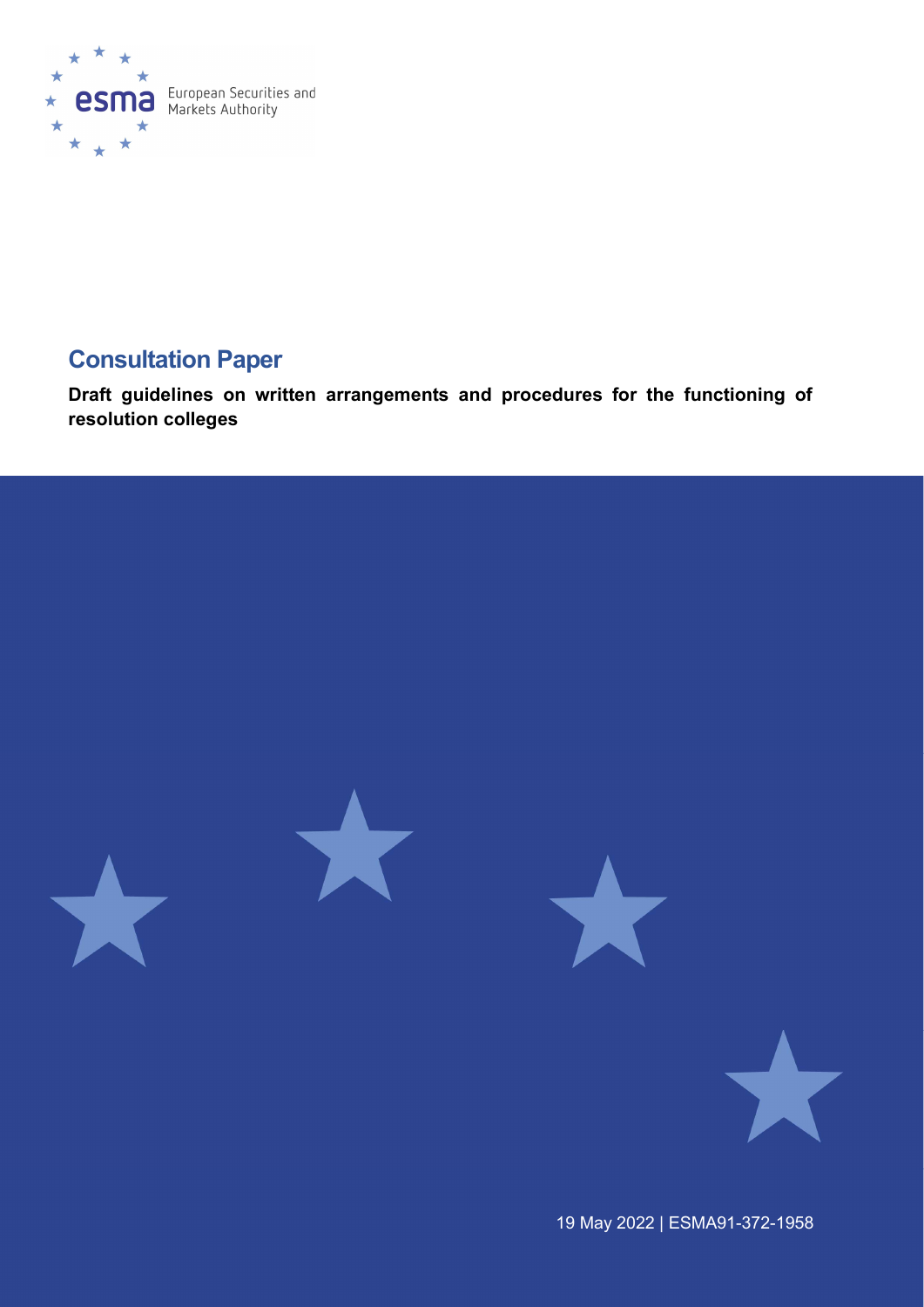

19 May 2022 ESMA91-372-1958

# Responding to this paper

ESMA invites comments on all matters in this paper and in particular on the specific questions summarised in Annex II. Comments are most helpful if they:

- **•** respond to the question stated:
- **EXECT** indicate the specific question to which the comment relates:
- **•** contain a clear rationale; and
- describe any alternatives ESMA should consider.

ESMA will consider all comments received by 1 August 2022.

All contributions should be submitted online at www.esma.europa.eu under the heading 'Your input - Consultations'.

### Publication of responses

All contributions received will be published following the close of the consultation, unless you request otherwise. Please clearly and prominently indicate in your submission any part you do not wish to be publicly disclosed. A standard confidentiality statement in an email message will not be treated as a request for non-disclosure. A confidential response may be requested from us in accordance with ESMA's rules on access to documents. We may consult you if we receive such a request. Any decision we make not to disclose the response is reviewable by ESMA's Board of Appeal and the European Ombudsman.

#### Data protection

Information on data protection can be found at www.esma.europa.eu under the heading 'Data protection'.

#### Who should read this paper?

All interested stakeholders are invited to respond to this consultation paper. In particular, this paper may be specifically of interest to authorities involved in CCPs recovery and resolution.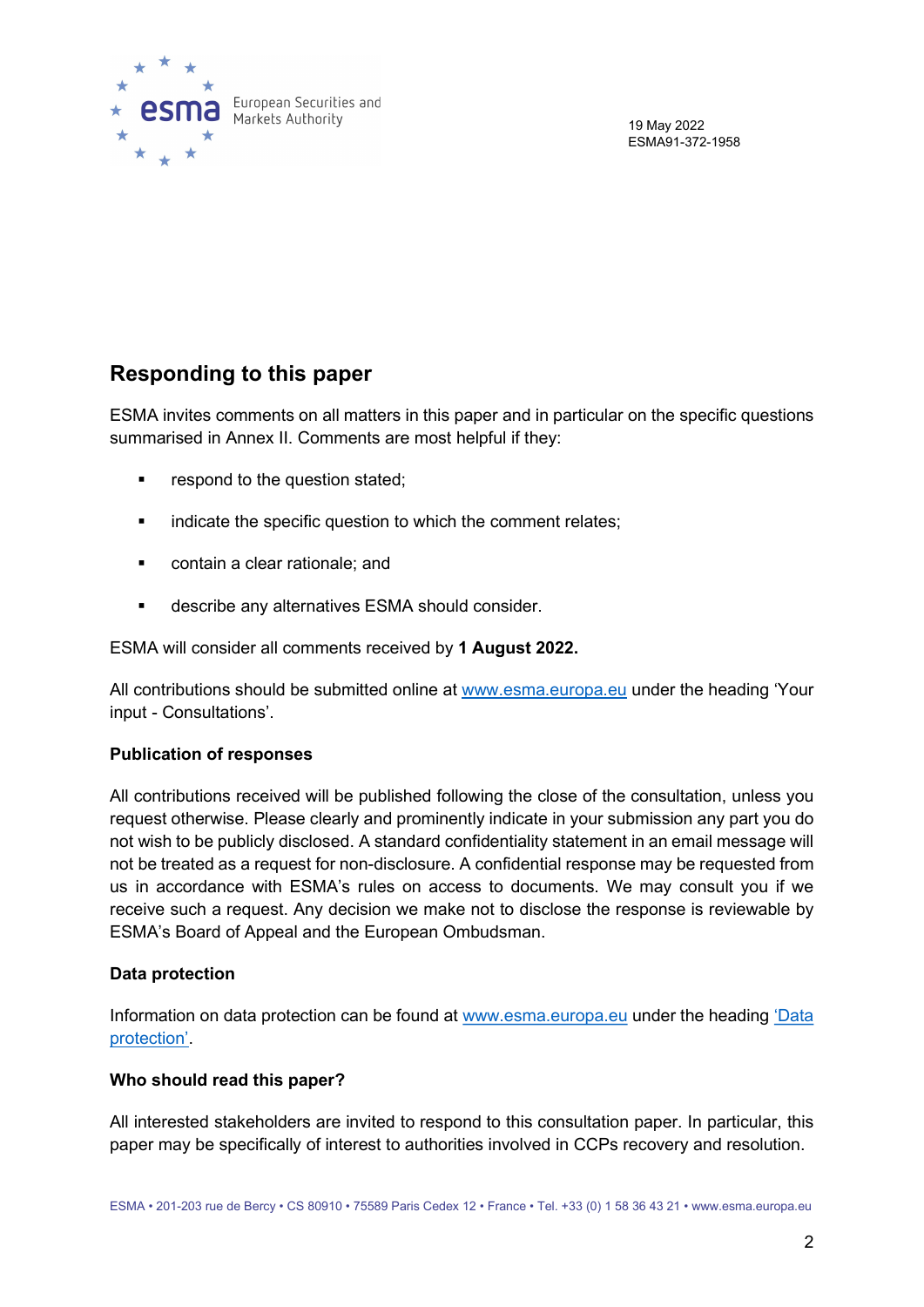

# **Table of Contents**

| prec                                                                           |  |
|--------------------------------------------------------------------------------|--|
|                                                                                |  |
|                                                                                |  |
| 5. Guidelines on written arrangements between members of resolution colleges19 |  |
|                                                                                |  |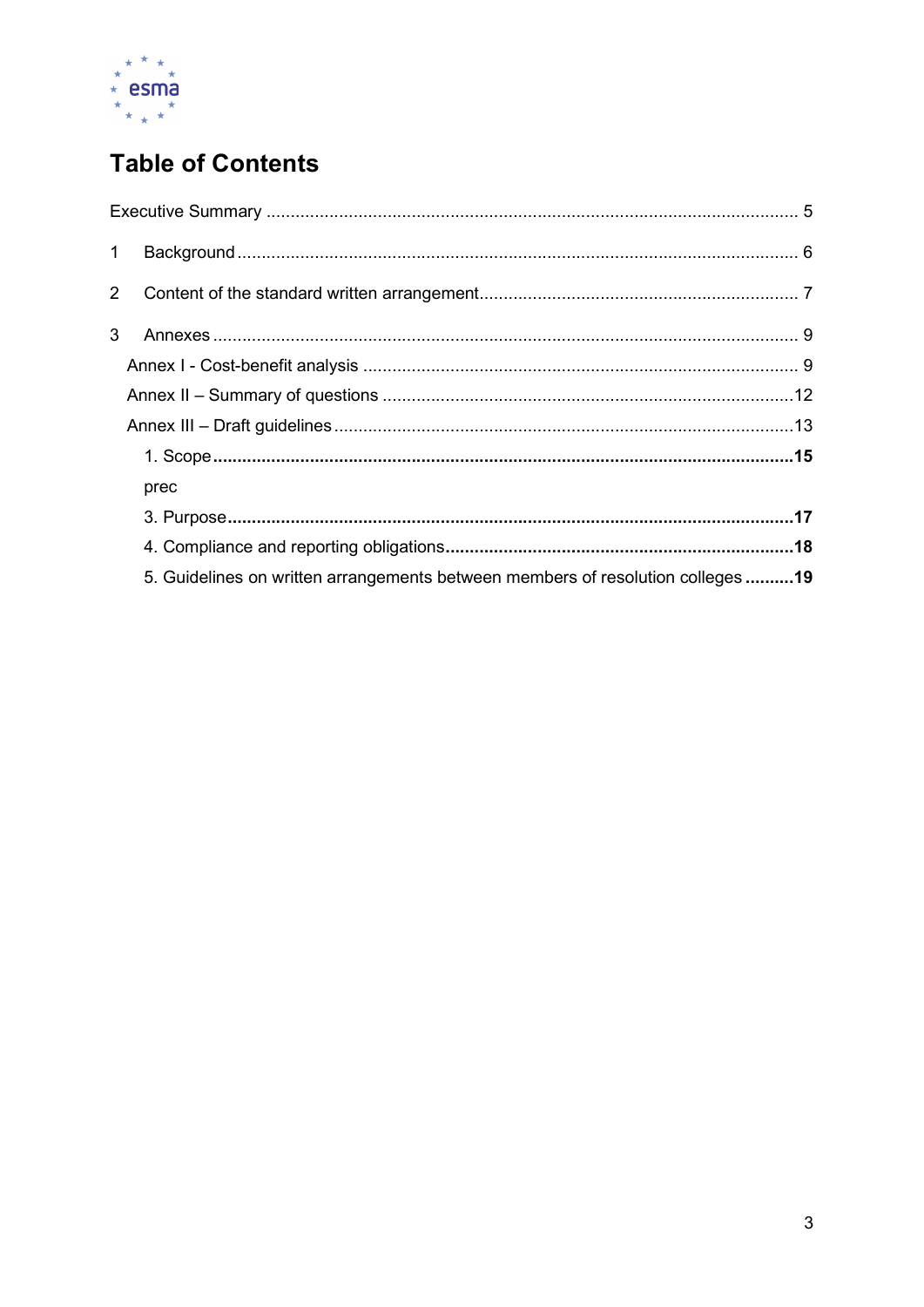

## Legislative references

| <b>CCPRRR</b>          | Regulation (EU) 2021/23 of the European Parliament and of the<br>Council of 16 December 2020 on a framework for the recovery<br>and resolution of central counterparties and amending<br>Regulations (EU) No 1095/2010, (EU) No 648/2012, (EU) No<br>600/2014, (EU) No 806/2014 and (EU) 2015/2365 and Directives<br>2002/47/EC, 2004/25/EC, 2007/36/EC, 2014/59/EU and (EU)<br>2017/1132 |
|------------------------|-------------------------------------------------------------------------------------------------------------------------------------------------------------------------------------------------------------------------------------------------------------------------------------------------------------------------------------------------------------------------------------------|
| <b>EMIR</b>            | European Market Infrastructures Regulation - Regulation (EU)<br>648/2012 of the European Parliament and Council on OTC<br>derivatives, central counterparties and trade repositories <sup>2</sup>                                                                                                                                                                                         |
| <b>ESMA Regulation</b> | Regulation (EU) No 1095/2010 of the European Parliament and<br>of the Council of 24 November 2010 establishing a European<br>Supervisory Authority (European Securities and Markets<br>Authority), amending Decision No 716/2009/EC and repealing<br>Commission Decision 2009/77/EC <sup>3</sup>                                                                                          |

#### Abbreviations

| CM          | <b>Clearing Member</b>                           |
|-------------|--------------------------------------------------|
| <b>CCP</b>  | <b>Central Counterparty</b>                      |
| <b>ESMA</b> | <b>European Securities and Markets Authority</b> |
| <b>ESRB</b> | European Systemic Risk Board                     |
| EU          | European Union                                   |
| <b>FSB</b>  | <b>Financial Stability Board</b>                 |
| OJ          | The Official Journal of the European Union       |
| <b>RTS</b>  | <b>Regulatory Technical Standards</b>            |

 $\overline{\phantom{0}}$ 

### **Definitions**

Unless otherwise specified, the terms used in this consultation paper have the same meaning as in CCP RRR and EMIR.

<sup>1</sup> OJ L 22, 22.1.2021, p. 1 2 OJ L 201, 27.7.2012, p. 1 3 OJ L 331, 15.12.2010, p. 84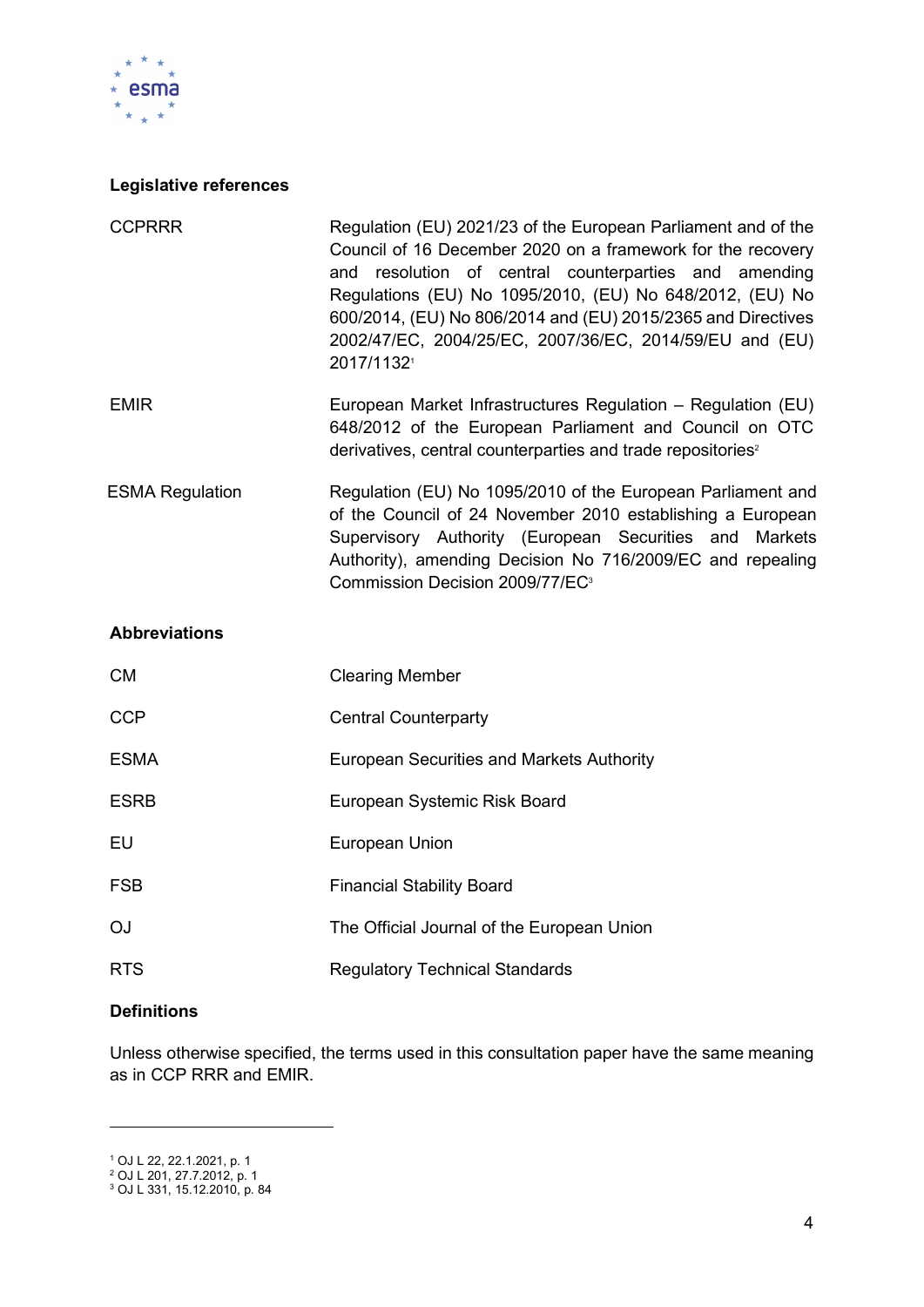

# Executive Summary

## Reasons for publication

This paper contains Guidelines regarding written arrangements between members of resolution colleges envisaged in Regulation (EU) 2021/23 of the European Parliament and of the Council (CCPRRR) and in Commission Delegated Regulation (EU) No xxx/xxxx supplementing Regulation (EU) 2021/23 of the European Parliament and of the Council with regard to technical standards specifying the content of the written arrangements and procedures for the functioning of the resolution colleges (the RTS).

Pursuant Article 16 of ESMA Regulation and with a view to establishing consistent, efficient and effective supervisory practices within the ESFS, and to ensuring the common, uniform and consistent application of CCPRRR and the draft RTS, ESMA suggest issuing guidelines on the content of the abovementioned written arrangements.

## **Contents**

This consultation paper presents a template for the standard written arrangement referred to in the RTS.

In particular, Section 2 covers the rationale behind the issuance of Guidelines including a template for a standard written arrangement, and Section 3 provides more information on the structure of the standard written arrangement. Section 4 contains the Annexes: the costbenefit analysis (Annex I), the summary of questions (Annex II) and the draft Guidelines (Annex III).

### Next Steps

ESMA will consider the feedback it received to this consultation in Q3 2022 and expects to publish the guidelines and the final report by Q4 2022.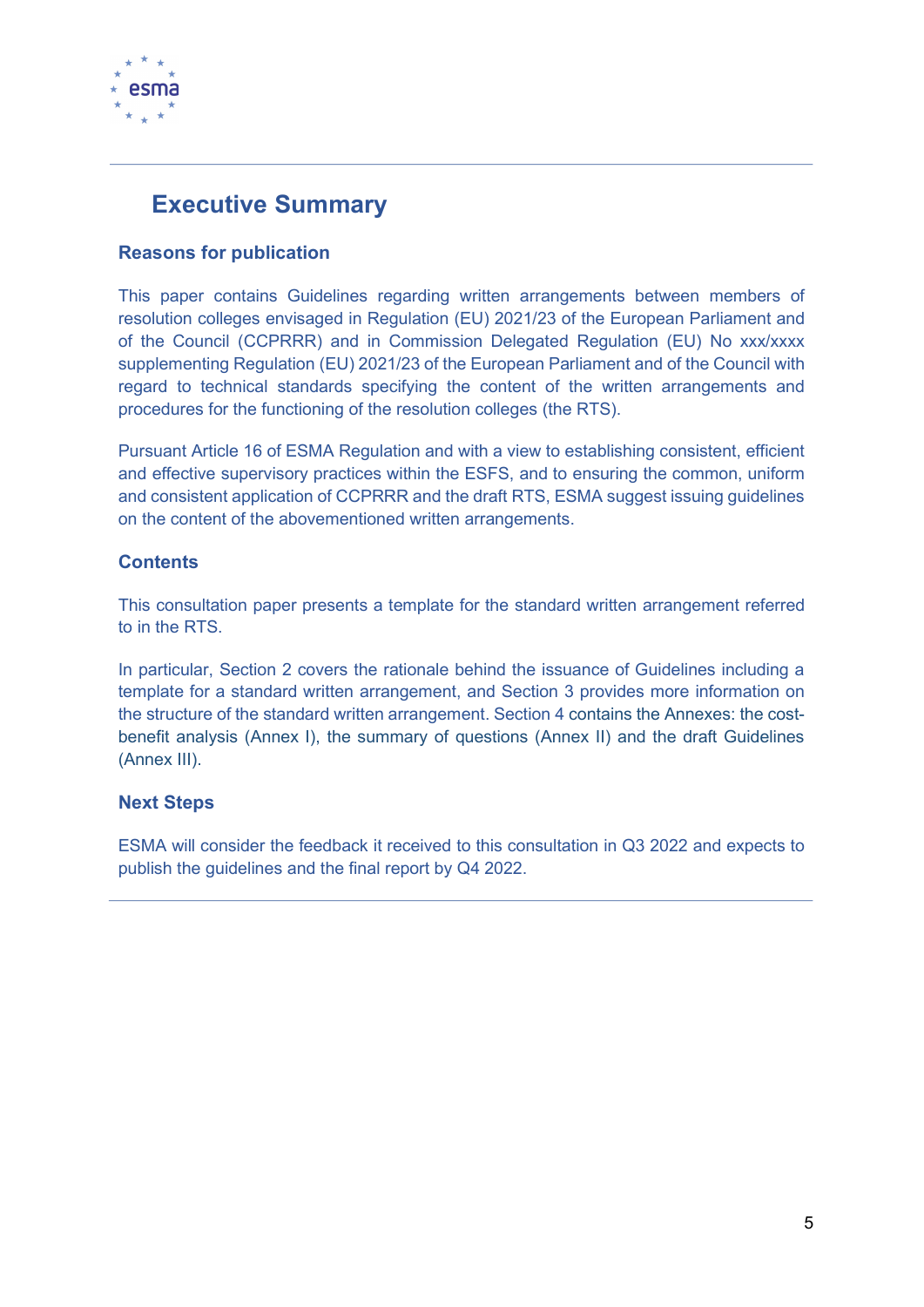

# 1 Background

1. Article 4(1) of CCPRRR requires that the resolution authority establishes, manages and chairs a resolution college to carry out the drawing up of resolution plans, the assessment of resolvability and to address or remove impediments to resolvability, as well as ensures cooperation and coordination with college members and, where appropriate, cooperates with third-country competent authorities and resolution authorities.

2. All of the abovementioned tasks are essential elements of effective resolution. The draft RTS provides a coordinated and structured approach to resolution college functioning and specifies the content of the written arrangements and procedures.

3. However, due to the very large composition of resolution colleges, ESMA notes that there is a substantial risk that establishing the provisions for the written arrangement would take a non-proportionate amount of time from the resolution authorities to establish and for the resolution colleges' participants to review and agree on. ESMA has been requested by stakeholders to, in addition to the Commission Delegated Regulation (EU) supplementing Regulation (EU) 2021/23 of the European Parliament and of the Council with regard to technical standards specifying the content of the written arrangements and procedures for the functioning of the resolution colleges (the 'RTS'), also adopt guidelines establishing a template of the written arrangements .

4. In addition, ESMA believes that establishing a template would ensure that all resolution colleges work in a harmonised manner, which would be beneficial for authorities participating in several resolution colleges. This reasoning was followed by the EBA, who added as annex II of EBA/RTS/2014/16 and EBA/ITS/2014/07 on colleges of supervisors a "Template on written coordination and cooperation arrangements of the supervisory college established for the Group [XY]/ Institution [A]".

5. Hence, based on above, to ensure consistency and convergence, ESMA proposes to establish a draft written arrangement for resolution colleges in these Guidelines. The aim of the Guidelines would therefore be to assist in the creation of the resolution colleges by establishing a common base for the written arrangement to ensure they are very similar by using a template. This would support the process of swiftly establishing the resolution colleges to ensure a smooth process to both establish and review the resolution college agreement.

6. Timely action being particularly important in case of resolution events, ESMA deems that adopting Guidelines on the written arrangements would be a way to ensure that all necessary emergency contacts are up to date and to avoid any delay in the resolution college's reaction.

7. When considering the level of granularity the Guidelines should entail, ESMA notes that the draft RTS already provides for a description of some processes for the functioning of resolution colleges. A high-level approach would lead to redundance with regards to the draft RTS. A targeted scope would therefore be more appropriate. Indeed,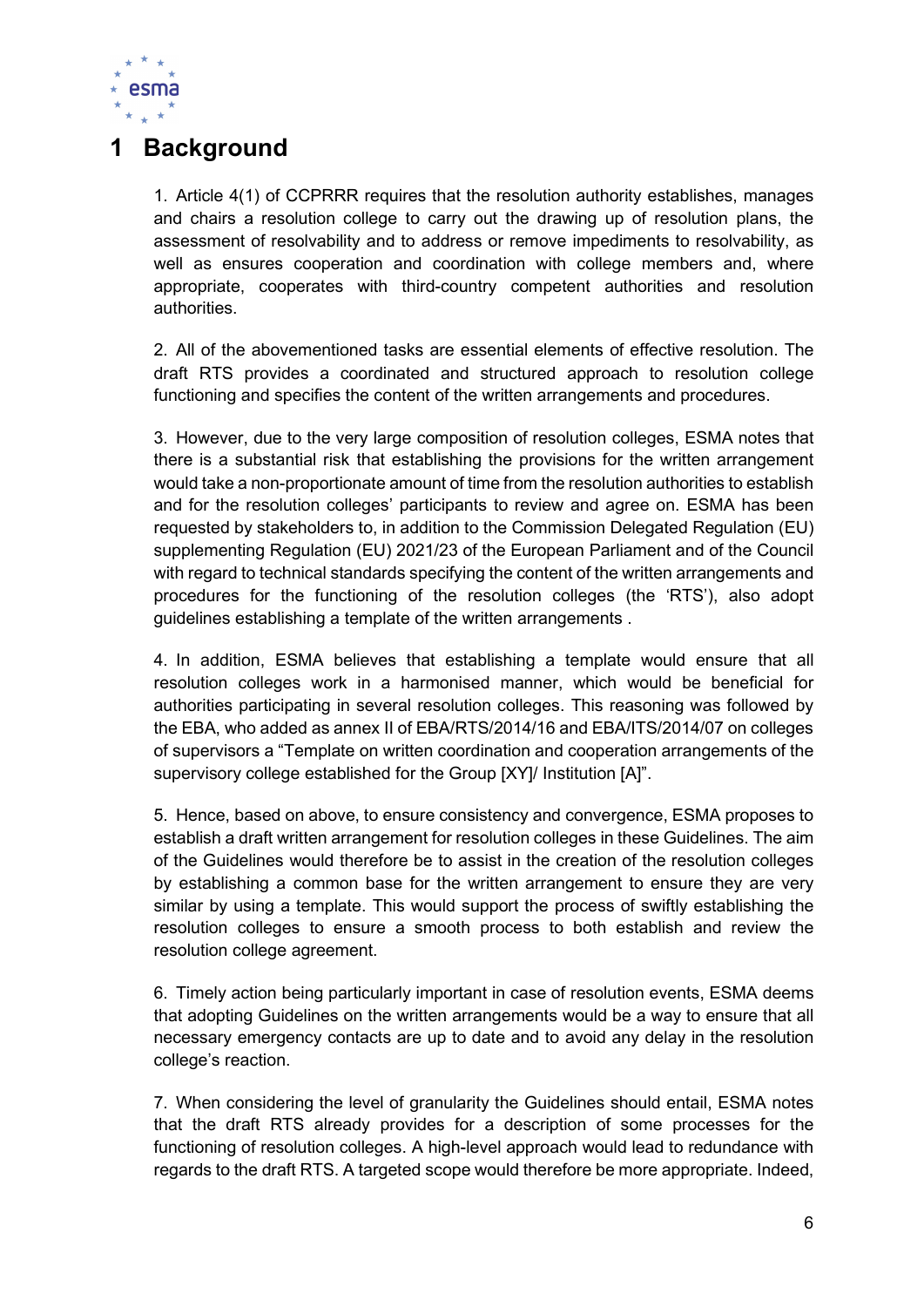

the focus of the Guidelines would not be to repeat the requirements laid down in the draft RTS, but to focus on the aspects where clarifications are needed to fulfil the obligations under those requirements and where detailed processes would be helpful to ensure consistency among resolution colleges.

8. Therefore, ESMA proposes to issue guidelines including a template of a Standard Written Arrangement that would be included in an Annex pursuant to Article 16(1) of ESMA Regulation.

# 2 Content of the standard written arrangement

9. The Standard Written Arrangement covers the practical arrangements for the establishment and functioning of the resolution college which will facilitate the effective operation of the resolution college in accordance with CCPRRR.

10. Article 5(2)(m) of the draft RTS explicitly mentions the cooperation between the resolution college and the supervisory college referred to in Article 2(24) of CCPRRR. In order to ensure consistency between those two different colleges, ESMA proposes to base the Guidelines and the Standard Written Arrangement included therein on the Guidelines and Recommendations regarding written agreements between members of CCP colleges (2013/661) issued by ESMA in 2013 and updated in 2021.

11. At the same time, the proposed Guidelines better reflect the specificities of the resolution regime, as set out in CCPRRR and the draft RTS, notably the elements listed in Article 5 of the draft RTS. Therefore, the template for a Standard Written Arrangement resolution college sometimes differs from the one included in the Guidelines and Recommendations regarding written arrangements between members of CCP supervisory colleges.

12. Based on the above, ESMA proposes to dedicate a few sections of the Standard Written Arrangement to the composition of the College and its general functioning. In this respect, the template includes provisions identifying participants to resolution colleges, their working language and detailing the way resolution colleges' meetings should take place.

13. ESMA envisages that other sections cover the way information is to be exchanged, notably when adopting joint decisions. ESMA also deems helpful to provide examples of specific information that may be useful to conduct resolution planning, resolvability assessments and addressing or removing impediments to resolvability.

14. Furthermore, the Standard Written Arrangement includes sections on important topics for the functioning of resolution colleges, such as the organisation and coordination of different activities organised by the resolution colleges, information requests to the CCPs, and the way emergency situation are to be handled.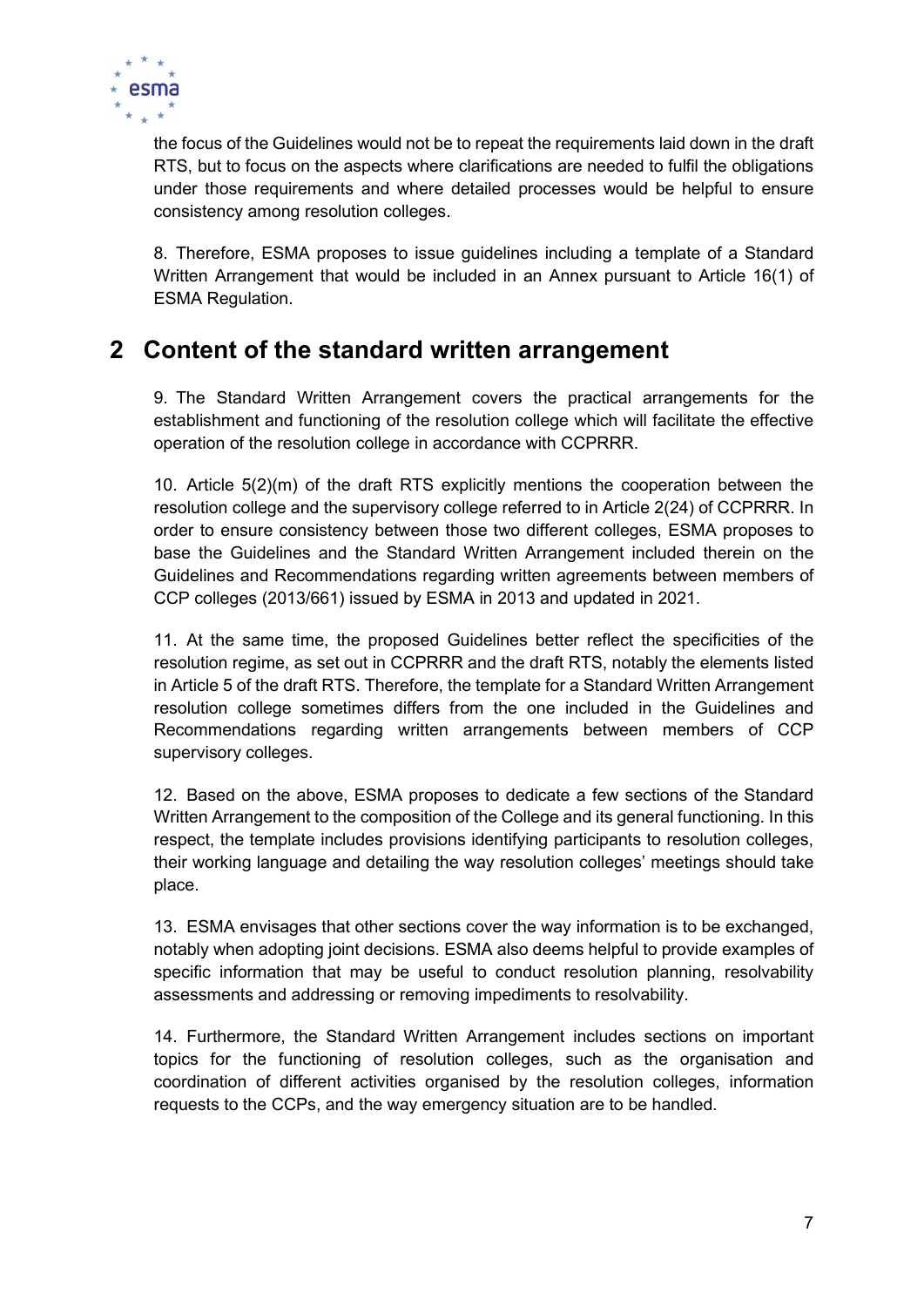

15. ESMA also proposes to dedicate sections of the Standard Written Arrangement to the resolution colleges' interactions with the supervisory colleges and with the public by detailing a communication policy.

16. The template Standard Written Arrangement also caters for general aspects such as dispute resolution, confidentiality and amendments and termination of written arrangements.

17. Finally, ESMA suggests that several sections be dedicated to observers to resolution colleges' meetings in order to help easily determine the scope of their capacity.

### Question 1: Do you agree with the overall approach and the proposed Guidelines?

Question 2: Do you agree with the proposition to annex a template to the Guidelines?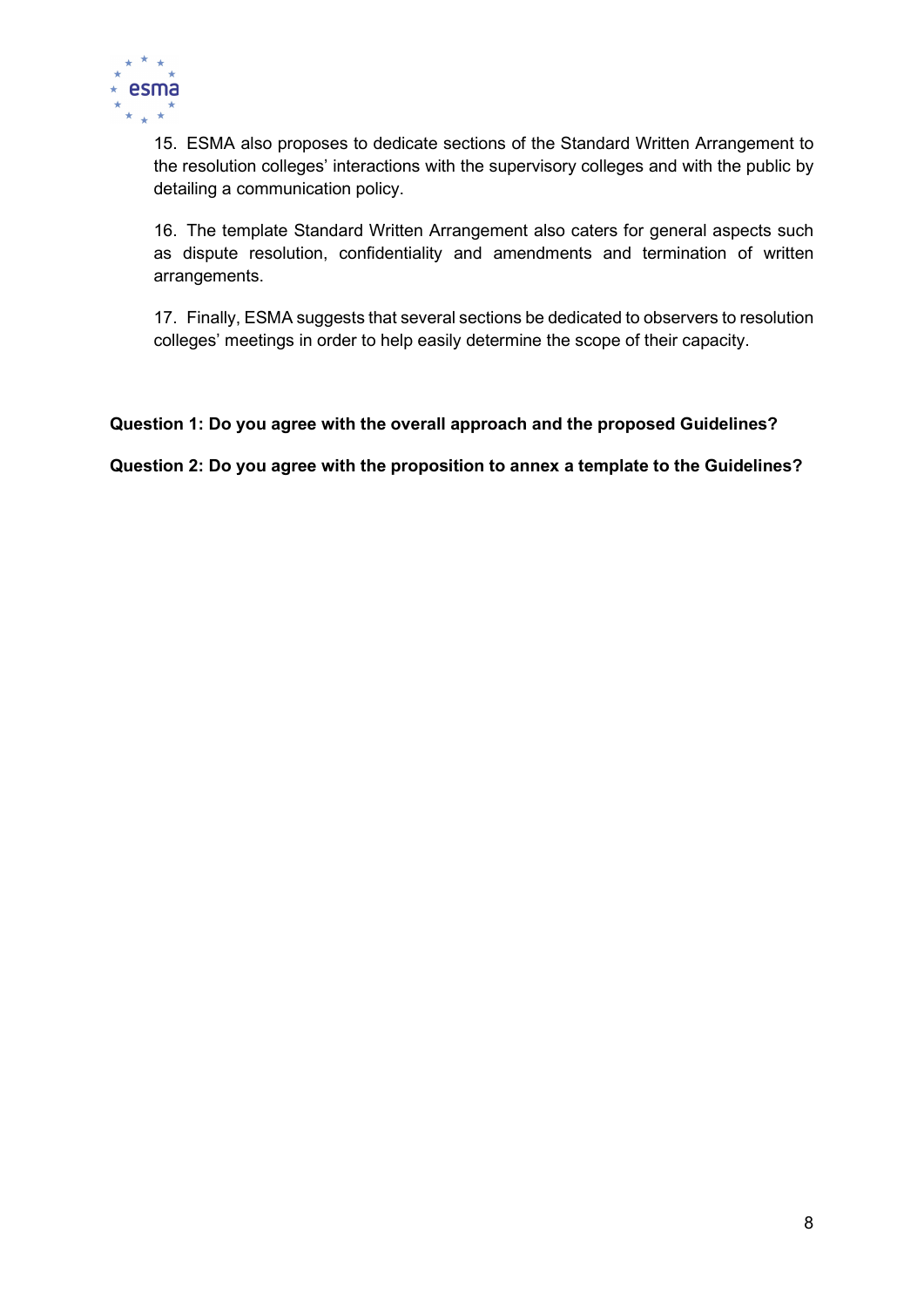

# 3 Annexes

## Annex I - Cost-benefit analysis

The establishment of the resolution colleges is referred to in paragraph 1 of Article 4 of CCPRRR. Article 4(7) of CCPRRR mandates ESMA to develop draft regulatory technical standards in order to specify the content of the written arrangements and procedures for the functioning of the resolution colleges. While there is no specific mandate in the CCPRRR requiring ESMA to further develop a template for a written arrangement, the objective of these Guidelines is to establish consistent, efficient and effective supervisory practices within the ESFS, and to ensure the common, uniform and consistent application of Union law, by assisting competent authorities in the process of drawing up such written arrangements, taking into account the provisions of Delegated Regulation xxx/xxxx.

To this end, Article 16 of the ESMA Regulation requires ESMA, where appropriate, to analyse the potential costs and benefits relating to proposed guidelines. It also states that cost-benefit analyses must be proportionate in relation to the scope, nature and impact of the proposed guidelines.

The objective of performing a cost-benefit analysis is to assess the costs and benefits of the various policy or technical options which were analysed during the process of drafting the guidelines.

Below are detailed the different corresponding policy options on how to promote convergence of supervisory and resolution practices regarding the written arrangements and procedures for the functioning of the resolution colleges, as mandated by Article 4(7) of CCPRRR.

| <b>Specific objective</b>                       | The Guidelines shall promote convergence of supervisory and<br>resolution practices regarding the written arrangement containing<br>written arrangements and procedures for the functioning of the<br>resolution colleges.                                                                                                                                                                                                                                                                                                                               |
|-------------------------------------------------|----------------------------------------------------------------------------------------------------------------------------------------------------------------------------------------------------------------------------------------------------------------------------------------------------------------------------------------------------------------------------------------------------------------------------------------------------------------------------------------------------------------------------------------------------------|
| Policy option 1                                 | To provide a template for written arrangements containing<br>arrangements and procedures for the functioning of the resolution<br>colleges through a template. The template would reflect Delegated<br>Regulation xxx/xxxx and would provide clarifications where<br>needed to ensure its consistent application.                                                                                                                                                                                                                                        |
| How would this option<br>achieve the objective? | This option would meet the objective as it would promote<br>convergence of supervisory and resolution practices regarding the<br>functioning of the resolution colleges. It would indeed create a<br>good level of convergence as the content and the format of the<br>written arrangements and procedures for the functioning of the<br>resolution colleges would be similar between resolution colleges,<br>avoiding therefore different approaches in the European Union but<br>would still respect the principle of proportionality by providing the |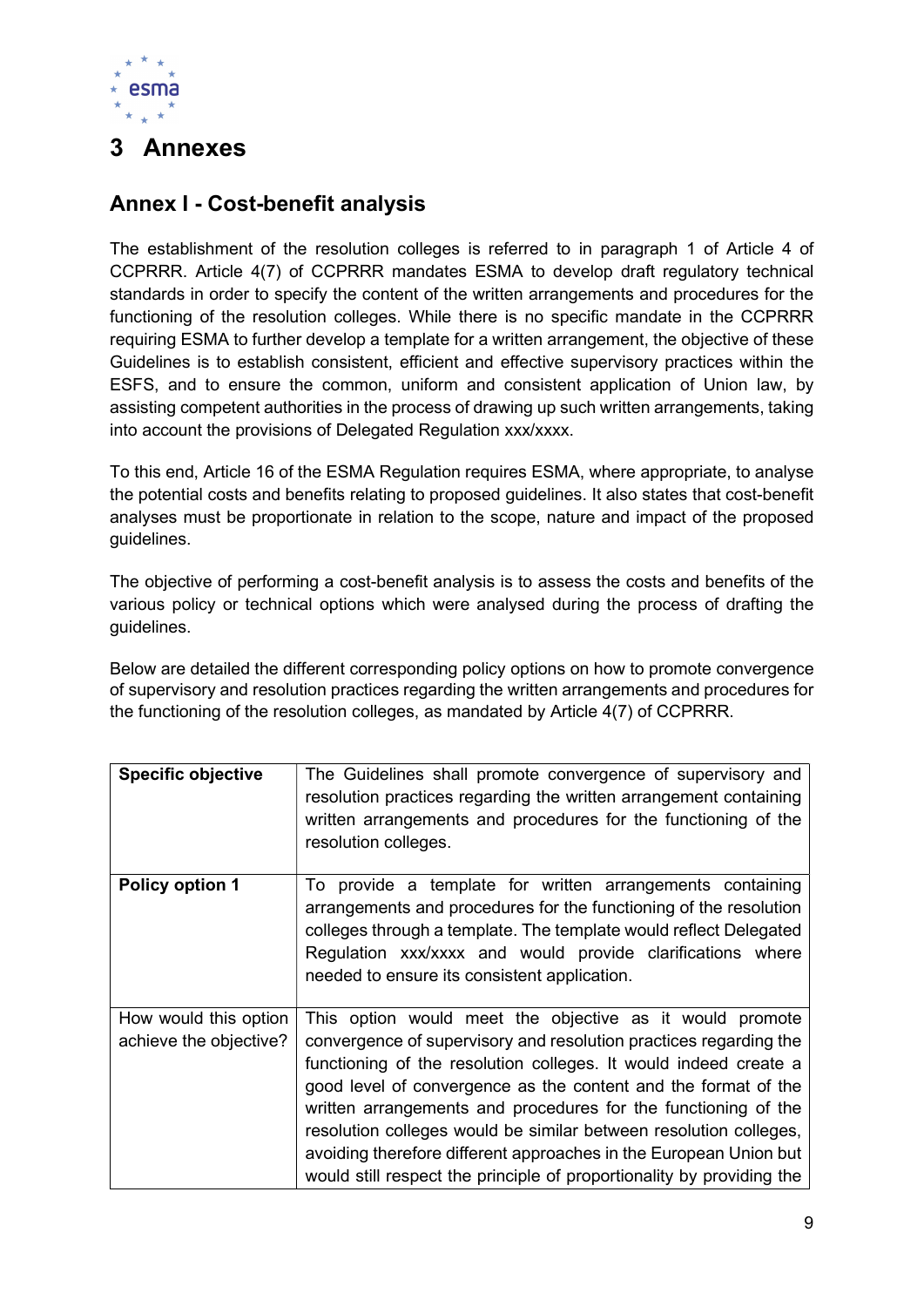

|                                                                                                                                                             | resolution authority the means to explain why it would not comply<br>with the Guidelines if needed.                                                                                                                                                                                                                                                                                                                                                                                                                                                                                 |
|-------------------------------------------------------------------------------------------------------------------------------------------------------------|-------------------------------------------------------------------------------------------------------------------------------------------------------------------------------------------------------------------------------------------------------------------------------------------------------------------------------------------------------------------------------------------------------------------------------------------------------------------------------------------------------------------------------------------------------------------------------------|
| <b>Policy option 2</b>                                                                                                                                      | Not to provide a template for written arrangements containing<br>arrangements and procedures for the functioning of the resolution<br>colleges and only rely on the content of the RTS on resolution<br>colleges.                                                                                                                                                                                                                                                                                                                                                                   |
| How would this option<br>achieve the objective?                                                                                                             | This option would possibly also meet the requirements of ESMA's<br>objective of ensuring the consistent application of resolution<br>practices, however, it would most likely create a lower level of<br>converge since resolution authorities would have greater decision-<br>making flexibility when assessing the elements to be included in<br>the written arrangement containing written arrangements and<br>procedures for the functioning of the resolution colleges, which<br>could lead to a different approach between resolution authorities<br>and resolution colleges. |
| Which policy option is<br>the preferred one?                                                                                                                | Option 1, given that Option 2 may fall short of the aim in ensuring<br>convergence in the assessments around the resolution colleges.                                                                                                                                                                                                                                                                                                                                                                                                                                               |
| Is the policy chosen<br>within the sole<br>responsibility of<br>ESMA? If not, what<br>other body is<br>concerned / needs to<br>be informed or<br>consulted? | ESMA is responsible for issuing the Guidelines and has consulted<br>Securities<br>and Markets Stakeholders Group<br>in the<br>the<br>development of the Guidelines as foreseen in Article 16 of ESMA<br>Regulation.                                                                                                                                                                                                                                                                                                                                                                 |

| Impacts of the proposed policies: |                                                                                                                                                                                                                   |  |
|-----------------------------------|-------------------------------------------------------------------------------------------------------------------------------------------------------------------------------------------------------------------|--|
| <b>Policy option 1</b>            |                                                                                                                                                                                                                   |  |
| <b>Benefits</b>                   | It will provide clear guidance and clarification on the specific<br>content and format of the written arrangements and procedures for<br>the functioning of the resolution colleges.                              |  |
| Regulator's costs                 | Reasonably low costs are envisaged since the resolution authority<br>would just need to adopt the template arrangement for the<br>resolution colleges, avoiding further research and monitoring<br>related costs. |  |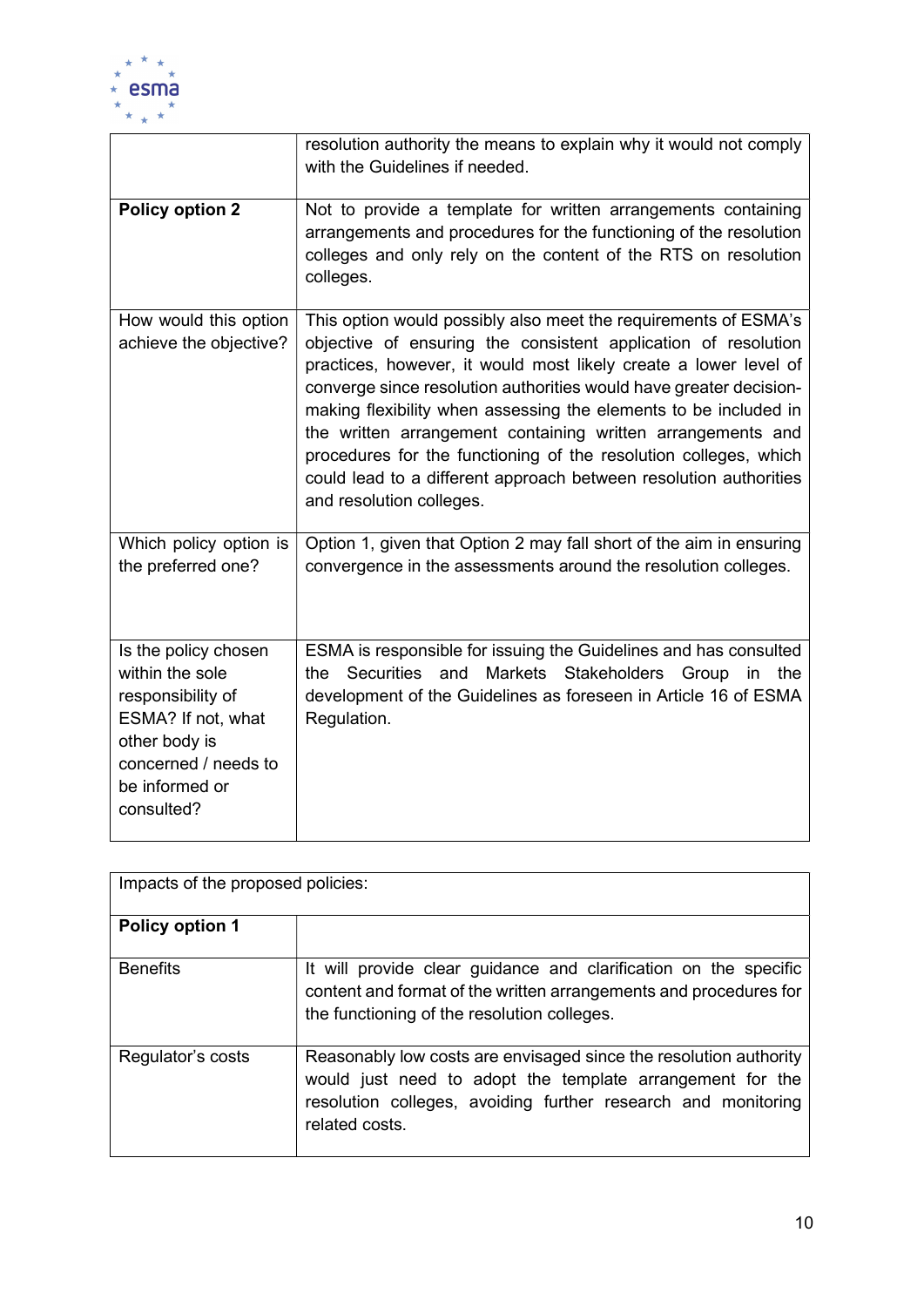

| Compliance costs       | No compliance costs envisaged for the CCP.                                                                                                                                                                                                                   |
|------------------------|--------------------------------------------------------------------------------------------------------------------------------------------------------------------------------------------------------------------------------------------------------------|
| <b>Policy option 2</b> |                                                                                                                                                                                                                                                              |
| <b>Benefits</b>        | Option 2 would give the resolution authority sufficient flexibility to<br>set the content and format of the written arrangements and<br>procedures for the functioning of the resolution colleges in its own<br>way.                                         |
| Regulator's costs      | Moderate costs for establishing the written arrangements<br>containing the arrangements and procedures for the functioning of<br>the resolution colleges as well as research and discussion on its<br>content and format amongst resolution college members. |
| Compliance costs       | For the CCP no compliance costs.                                                                                                                                                                                                                             |
| Conclusion             | The costs will in any case be reasonably moderate or even low,<br>while the benefits of establishing a template will result in a<br>convergent application of EU law.<br>On the basis of the analysis above, ESMA concludes that the                         |
|                        | benefits of issuing these Guidelines outweigh the costs.                                                                                                                                                                                                     |

Question 3: Do you agree with the proposed Option 1? If not please explain. If yes, have you identified other benefits and costs not mentioned above associated to the proposed approach (Option 1)?

Question 4: If you advocated for a different approach, how would it impact the cost and benefit assessment? Please provide details.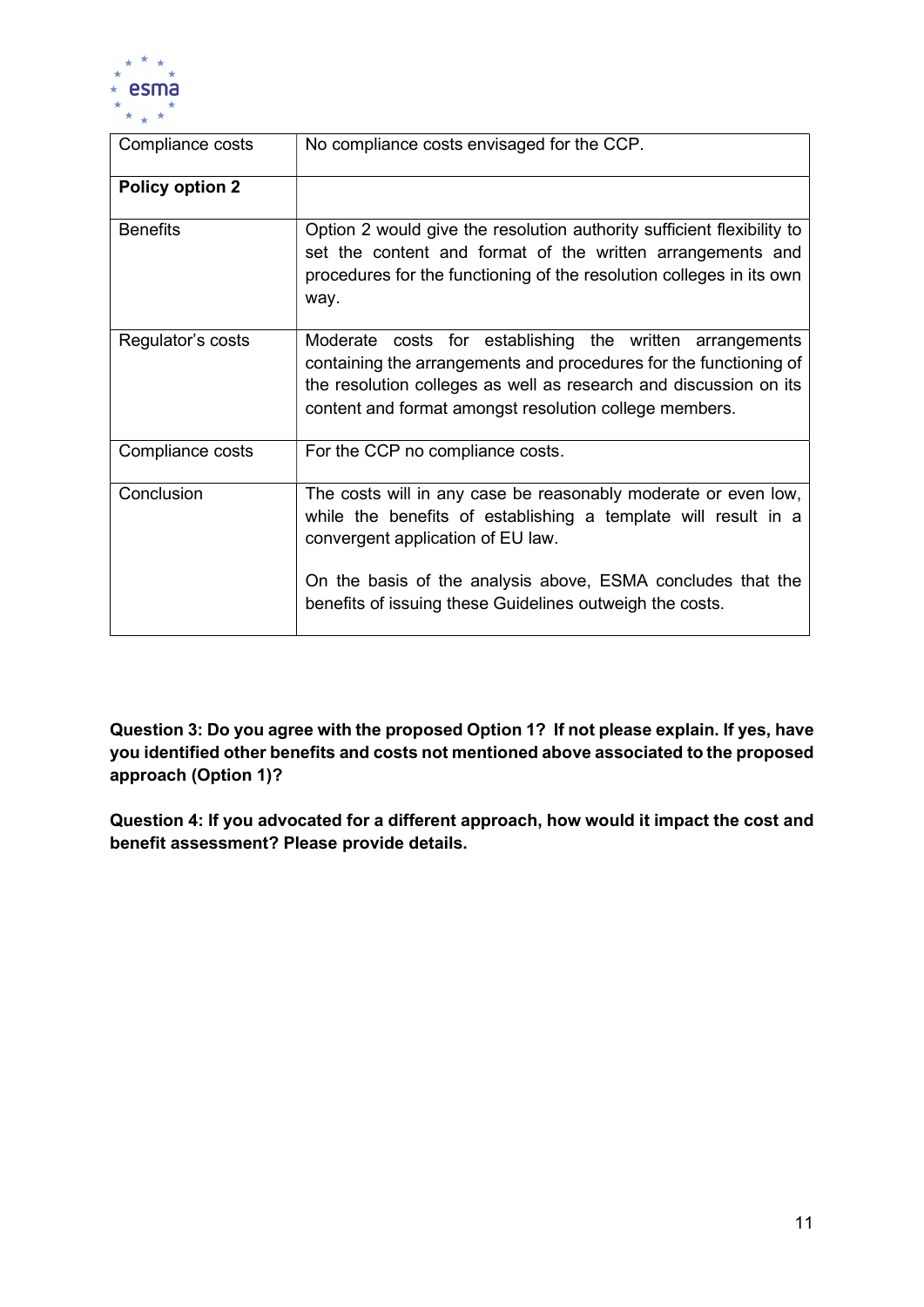

# Annex II – Summary of questions

Question 1: Do you agree with the overall approach and the proposed Guidelines?

Question 2: Do you agree with the proposition to annex a template to the Guidelines?

Question 3: Do you agree with the proposed Option 1? If not please explain. If yes, have you identified other benefits and costs not mentioned above associated to the proposed approach (Option 1)?

Question 4: If you advocated for a different approach, how would it impact the cost and benefit assessment? Please provide details.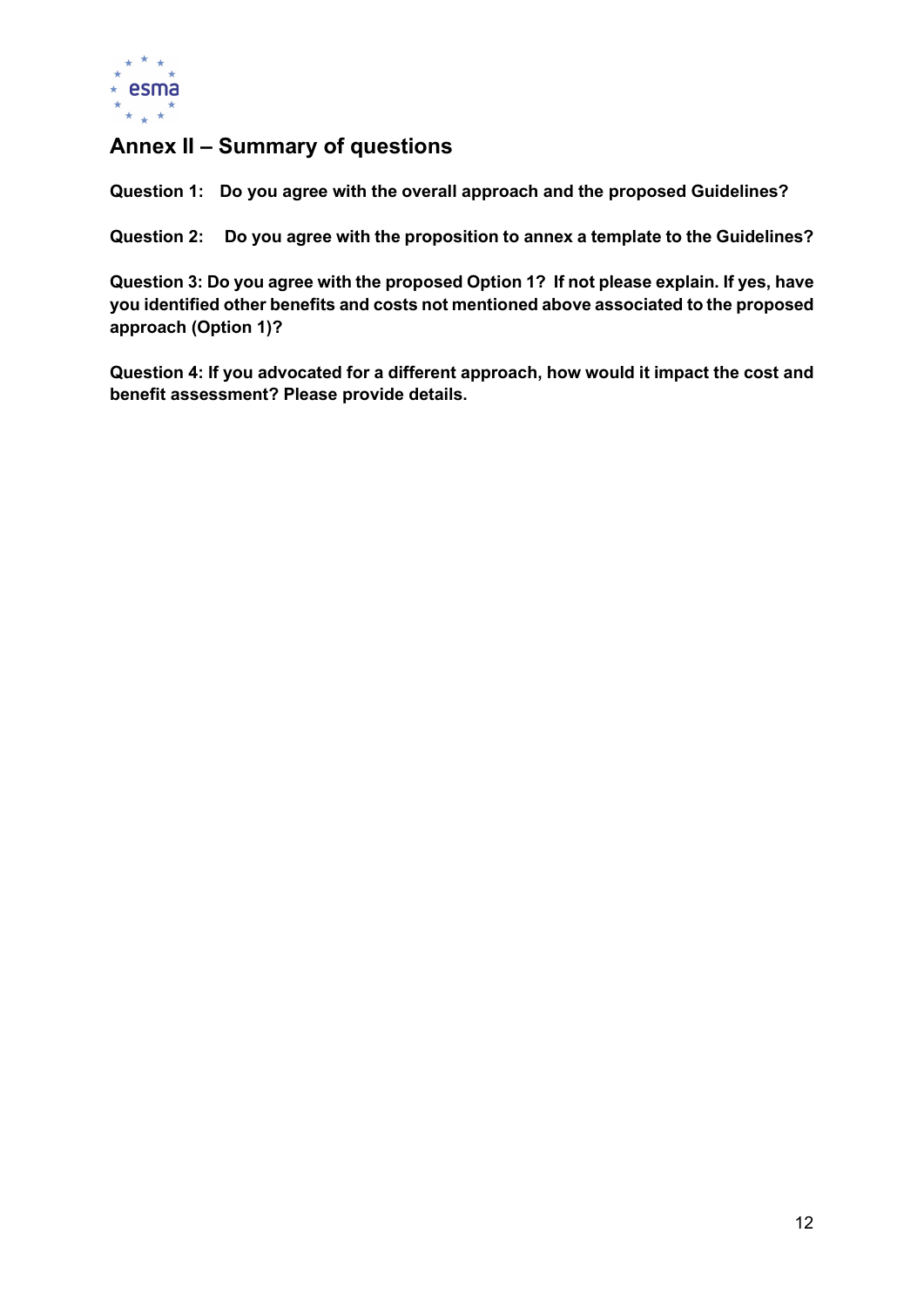

# Annex III – Draft guidelines

# [DRAFT] Guidelines

Written arrangements and procedures for the functioning of resolution colleges

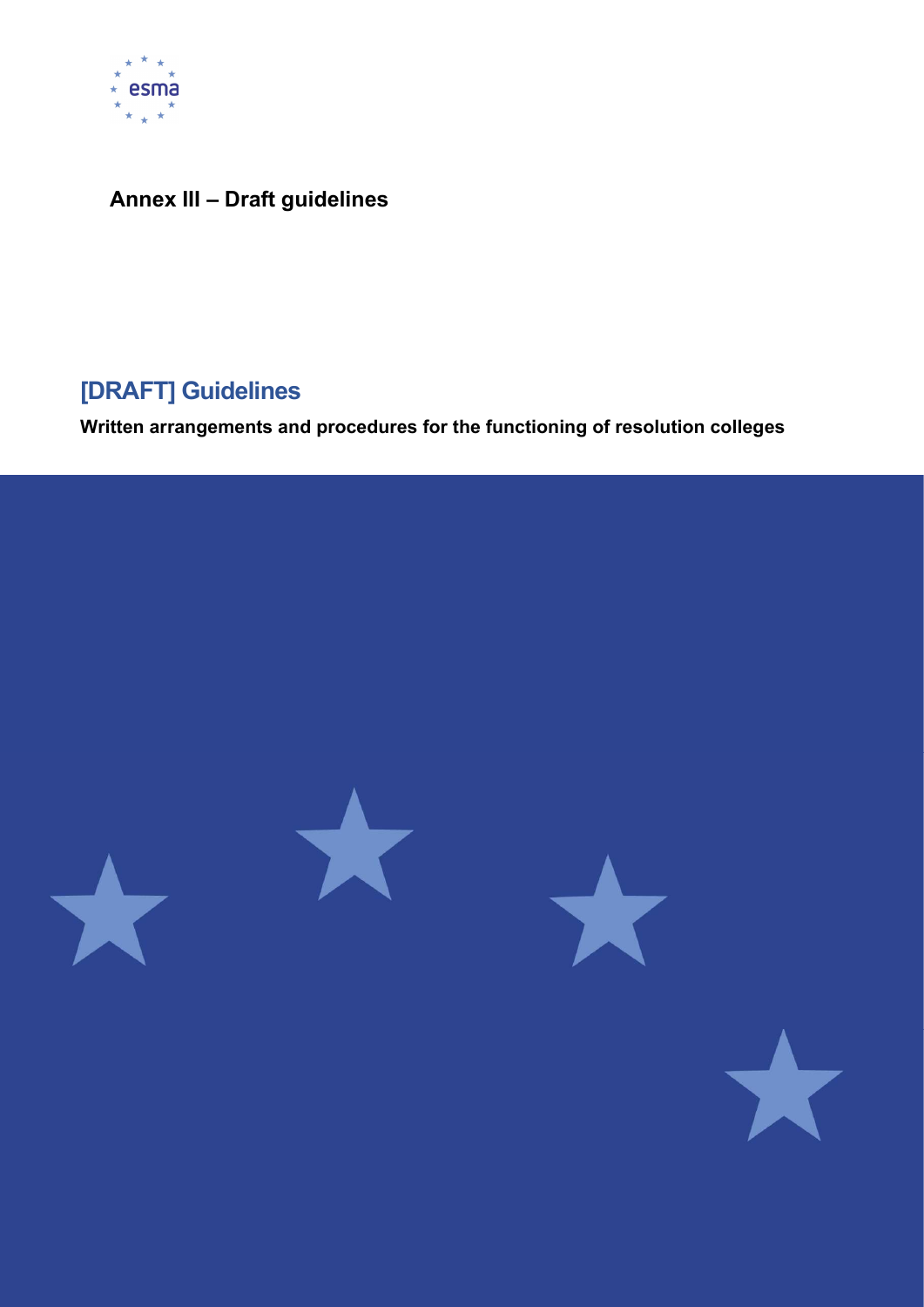

# **Table of Contents**

| $1 -$          |                                                                                 |  |
|----------------|---------------------------------------------------------------------------------|--|
| $\overline{2}$ |                                                                                 |  |
| 3              |                                                                                 |  |
|                |                                                                                 |  |
|                |                                                                                 |  |
|                |                                                                                 |  |
|                |                                                                                 |  |
|                |                                                                                 |  |
|                |                                                                                 |  |
|                |                                                                                 |  |
|                | 5. Guidelines on written arrangements between members of resolution colleges 19 |  |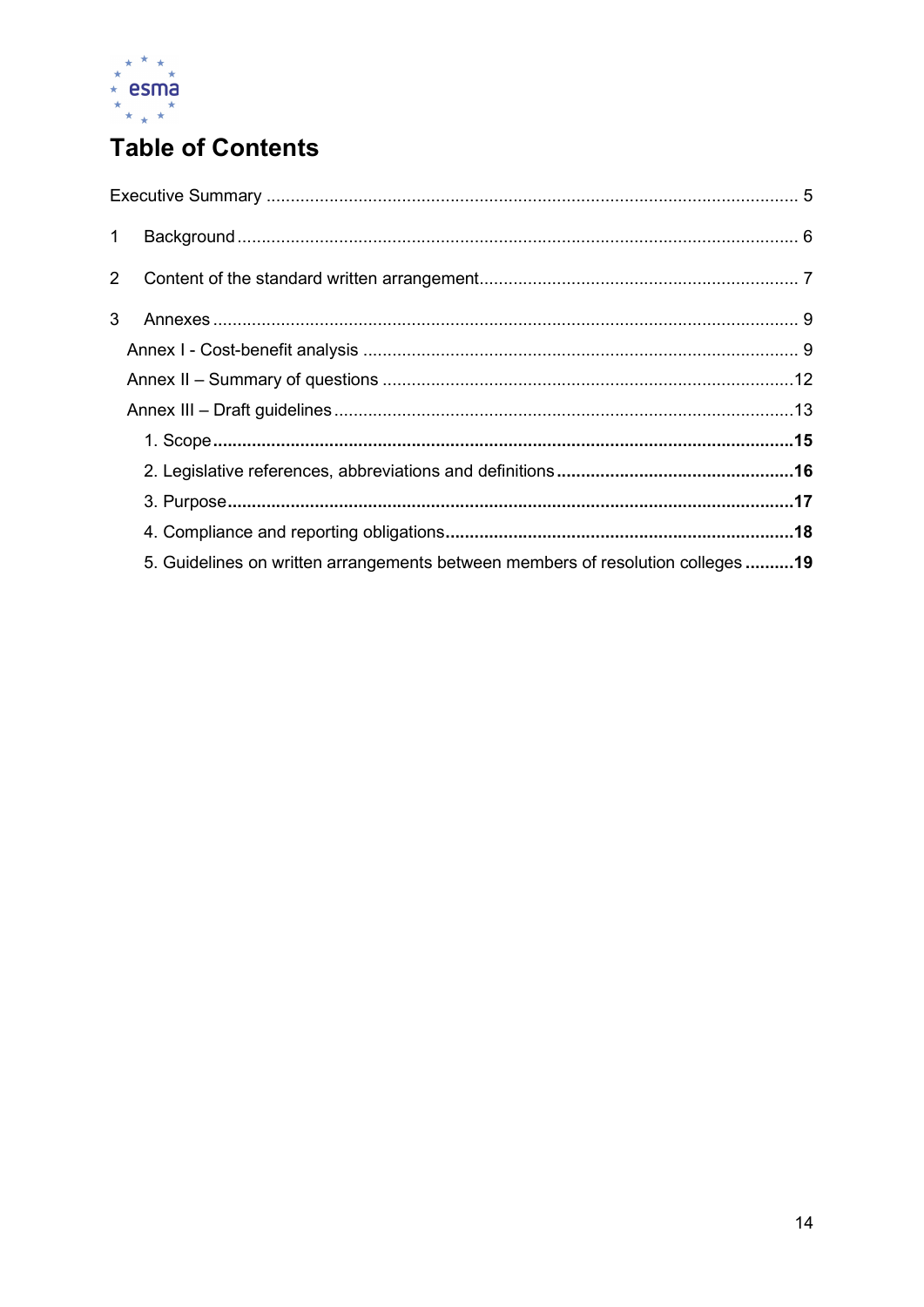

# 1. Scope

## Who?

1. These Guidelines apply to resolution authorities of CCPs as defined in point (3) of Article 2 of Regulation (EU) 2021/23.

### What?

2. These Guidelines apply in relation to Article 4(7) of Regulation (EU) 2021/23, on the content of the written arrangements and procedures for the functioning of the resolution colleges referred to paragraph 1 of Article 4 of Regulation (EU) 2021/23.with regards to the tasks referred to in Article […] of Regulation (EU) 2021/23, and in relation to the Commission Delegated Regulation (EU) No xxx/xxx.

## When?

3. These Guidelines apply from [dd month yyyy].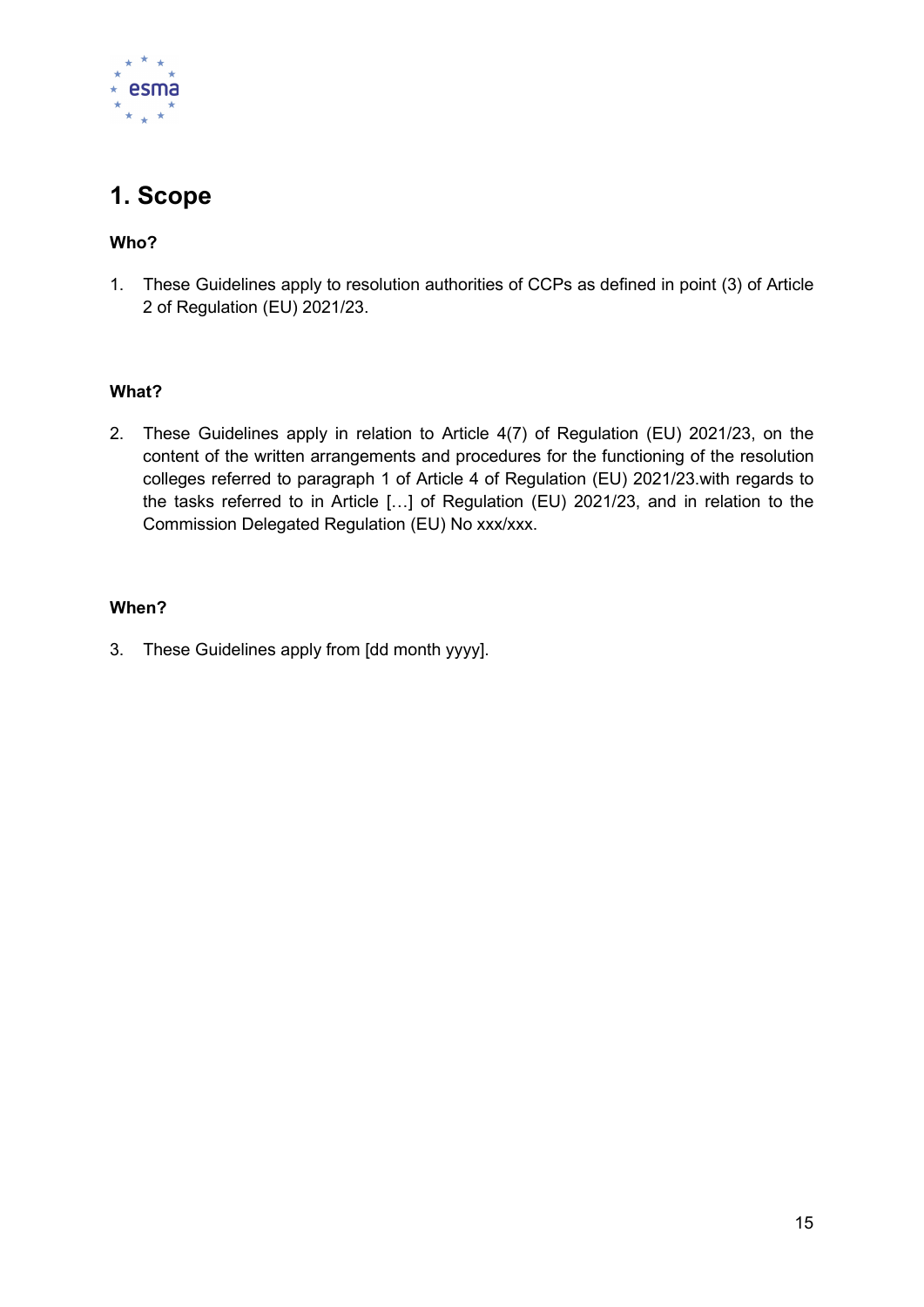

# 2. Legislative references, abbreviations and definitions

#### Legislative references

| <b>CCPRRR</b><br><b>EMIR</b>            |            | Regulation (EU) 2021/23 of the European Parliament and of<br>the Council of 16 December 2020 on a framework for the<br>recovery and resolution of central counterparties and<br>amending Regulations (EU) No 1095/2010, (EU) No<br>648/2012, (EU) No 600/2014, (EU) No 806/2014 and (EU)<br>Directives 2002/47/EC, 2004/25/EC,<br>2015/2365<br>and<br>2007/36/EC, 2014/59/EU and (EU) 2017/1132 <sup>4</sup> |
|-----------------------------------------|------------|--------------------------------------------------------------------------------------------------------------------------------------------------------------------------------------------------------------------------------------------------------------------------------------------------------------------------------------------------------------------------------------------------------------|
|                                         |            | Regulation (EU) 648/2012 of 4 July 2012 of the European<br>Parliament and Council on OTC derivatives, central<br>counterparties and trade repositories <sup>5</sup>                                                                                                                                                                                                                                          |
| <b>ESMA Regulation</b>                  |            | Regulation (EU) No 1095/2010 of the European Parliament<br>and of the Council of 24 November 2010 establishing a<br>European Supervisory Authority (European Securities and<br>Markets Authority), amending Decision No 716/2009/EC and<br>repealing Commission Decision 2009/77/EC <sup>6</sup>                                                                                                             |
| <b>Delegated Regulation</b><br>152/2013 |            | Commission Delegated Regulation (EU) No 152/2013 of 19<br>December 2012 on capital requirements for central<br>counterparties <sup>7</sup>                                                                                                                                                                                                                                                                   |
| Delegated<br>153/2013                   | Regulation | Commission Delegated Regulation (EU) No 153/2013 of 19<br>December 2012 on requirements for central counterparties <sup>8</sup>                                                                                                                                                                                                                                                                              |
| Delegated<br>xxx/xxxx                   | Regulation | Commission Delegated Regulation (EU) No xxxx/xx<br>supplementing Regulation (EU) 2021/23 of the European<br>Parliament and of the Council with regard to technical<br>standards specifying the content of the written arrangements<br>and procedures for the functioning of the resolution colleges                                                                                                          |

<sup>4</sup> OJ L 22, 22.1.2021, p. 1–102 5 OJ L 201, 27.7.2012, p.1 6 OJ L 331, 15.12.2010, p. 84 7 OJ L 52, 23.2.2013, p. 37 8 OJ L 52, 23.2.2013, p. 41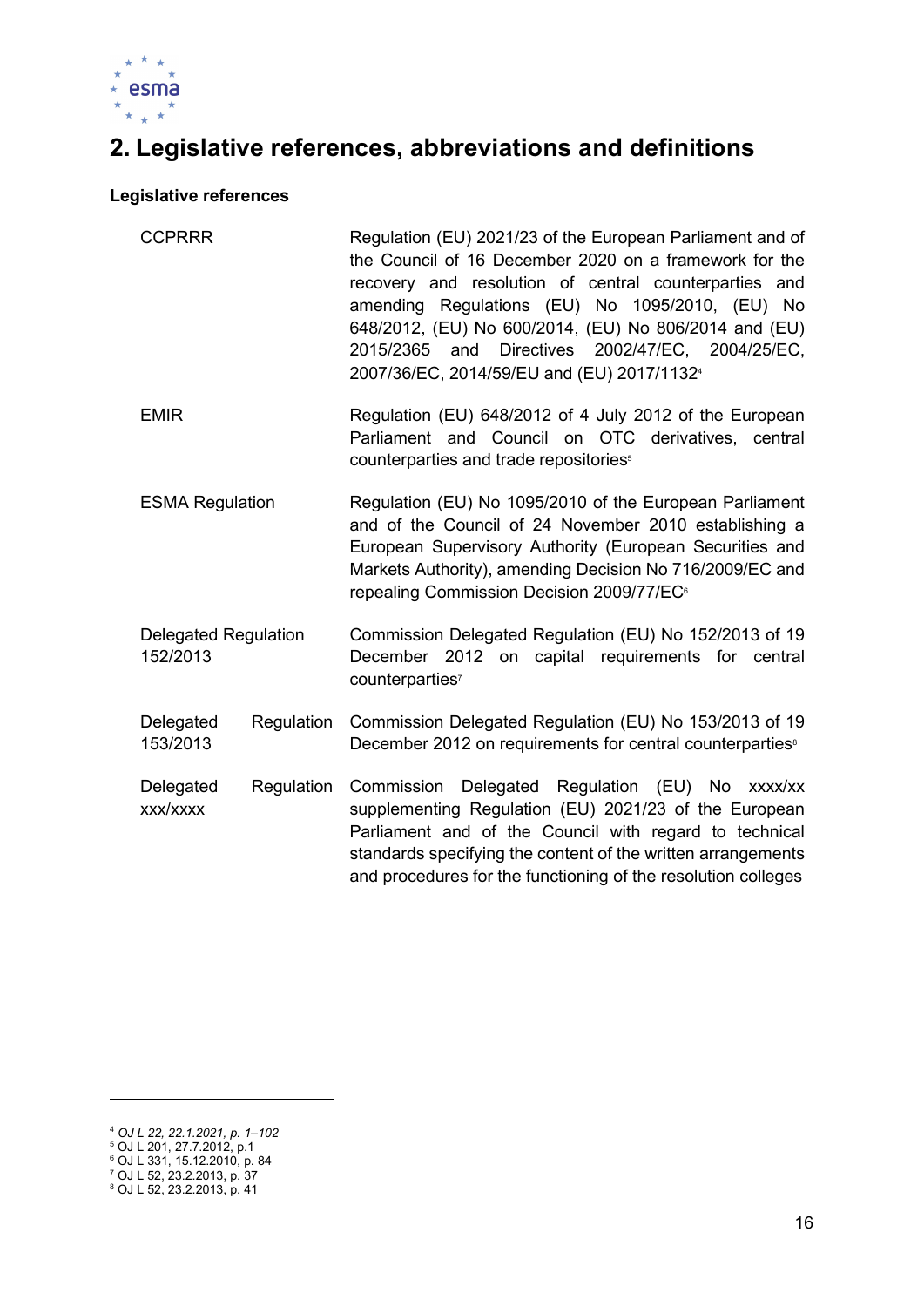

## **Abbreviations**

| CCP         | <b>Central Counterparty</b>                      |
|-------------|--------------------------------------------------|
| ЕC          | <b>European Commission</b>                       |
| <b>ECB</b>  | European Central Bank                            |
| EEA         | European Economic Area                           |
| <b>ESFS</b> | European System of Financial Supervision         |
| <i>ESMA</i> | <b>European Securities and Markets Authority</b> |
| ESRB        | European Systemic Risk Board                     |
| EU          | European Union                                   |

### **Definitions**

4. Unless otherwise specified, the terms used in these Guidelines have the same meaning as in CCPRRR, EMIR and the Delegated Regulations 152/2013, 153/2013 and xxx/xxxx.

## 3. Purpose

- 5. These guidelines are based on Article 16(1) of the ESMA Regulation. The objectives of these guidelines are to establish consistent, efficient and effective supervisory practices within the ESFS and to ensure the common, uniform and consistent application of Article 4 of CCPRRR and of Delegated Regulation xxx/xxxx. In particular, they aim to clarify the key elements referred to in Article 4 of CCPRRR and of Delegated Regulation xxx/xxxx on the written arrangements and procedures for the functioning of resolution colleges.
- 6. Specifying the aspects that the resolution authorities should consider in identifying the key elements of the resolution plan that will constitute the summary that is to be disclosed to the CCP, will help resolution authorities to draft the summaries of resolution plans under common and harmonised standards.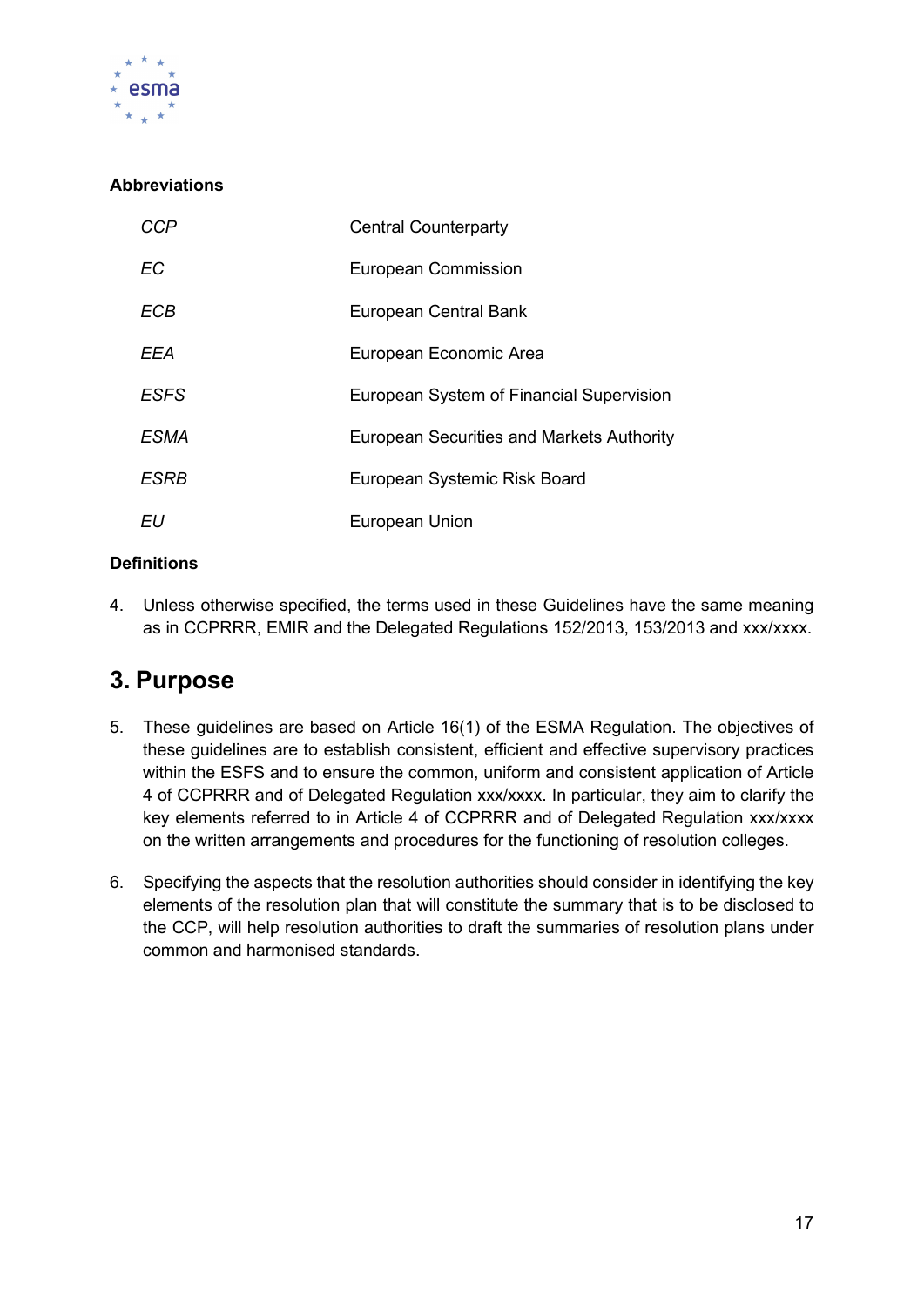

# 4. Compliance and reporting obligations

### Status of the Guidelines

- 7. In accordance with Article 16(3) of the ESMA Regulation, resolution authorities must make every effort to comply with these Guidelines.
- 8. Resolution authorities to which these Guidelines apply should comply by incorporating them into their national legal and/or supervisory frameworks as appropriate,.

#### Reporting requirements

- 9. Within two months of the date of publication of the Guidelines on ESMA's website in all EU official languages, competent authorities to which these Guidelines apply must notify ESMA whether they (i) comply, (ii) do not comply, but intend to comply, or (iii) do not comply and do not intend to comply with the Guidelines.
- 10. In case of non-compliance, resolution authorities must also notify ESMA within two months of the date of publication of the Guidelines on ESMA's website in all EU official languages of their reasons for not complying with the Guidelines.
- 11. A template for notifications is available on ESMA's website. Once the template has been filled in, it shall be transmitted to ESMA.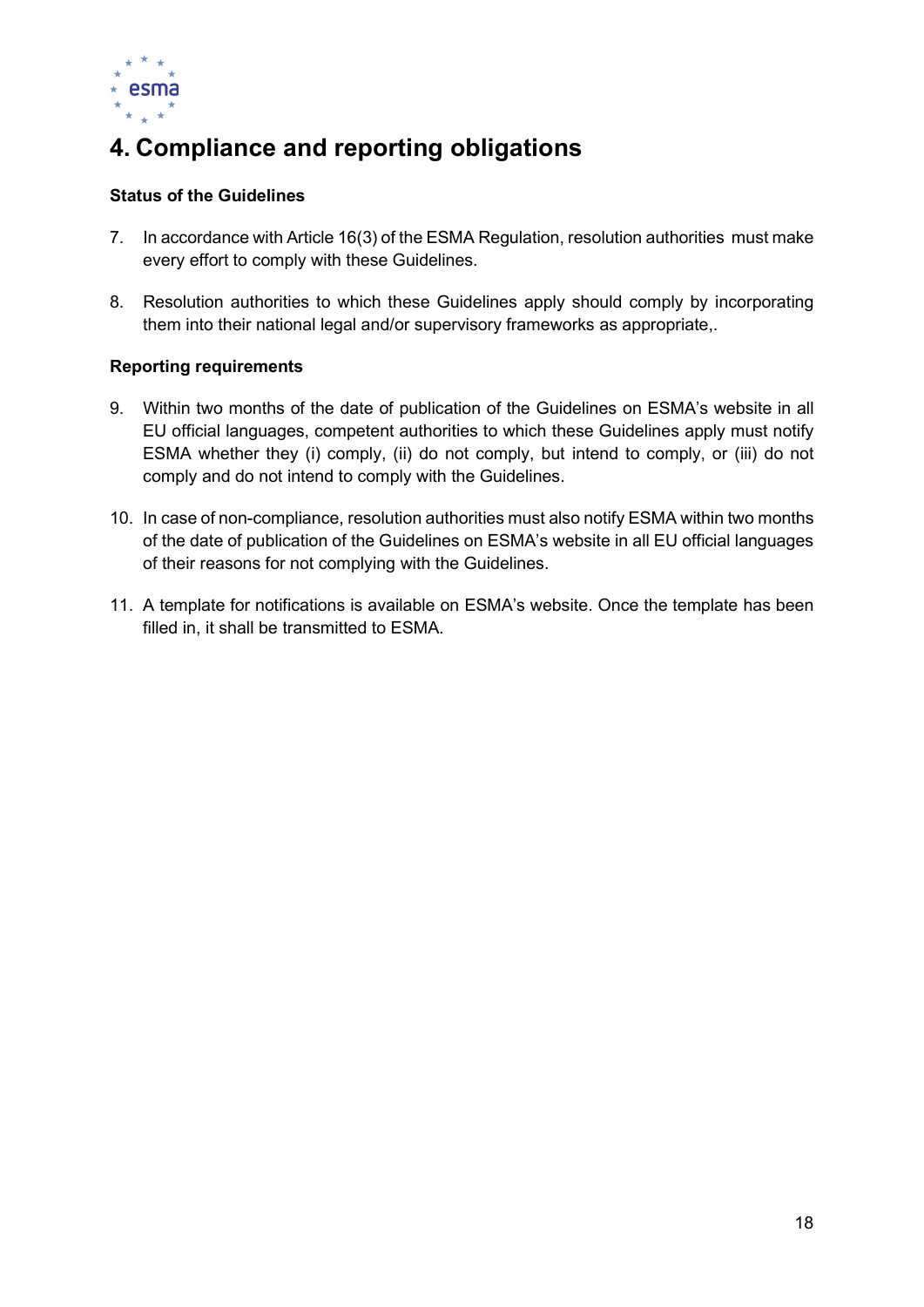

# 5. Guidelines on written arrangements between members of resolution colleges

#### Guideline 1. Standard Written Arrangement

When establishing a resolution college under Article 4 of CCPRRR and Delegated Regulation xxx/xxxx, a resolution authority should propose a written arrangement in accordance with the standard written arrangement included in Annex 1.

#### Guideline 2. Adoption of Written Arrangement

When presented with a written arrangement for the establishment and functioning of a resolution college that does not depart from the standard written arrangement included in Annex 1, an authority should agree to such written arrangement within 10 business days from receipt and should refrain from requesting changes to the written arrangement that introduce a departure from the standard written arrangement.

Where an authority that qualifies for membership does not return a signed copy of the written arrangement to the resolution authority within the same deadline, that authority must provide the resolution authority with a fully reasoned explanation of why it has not signed the written arrangement within the envisaged timeframe.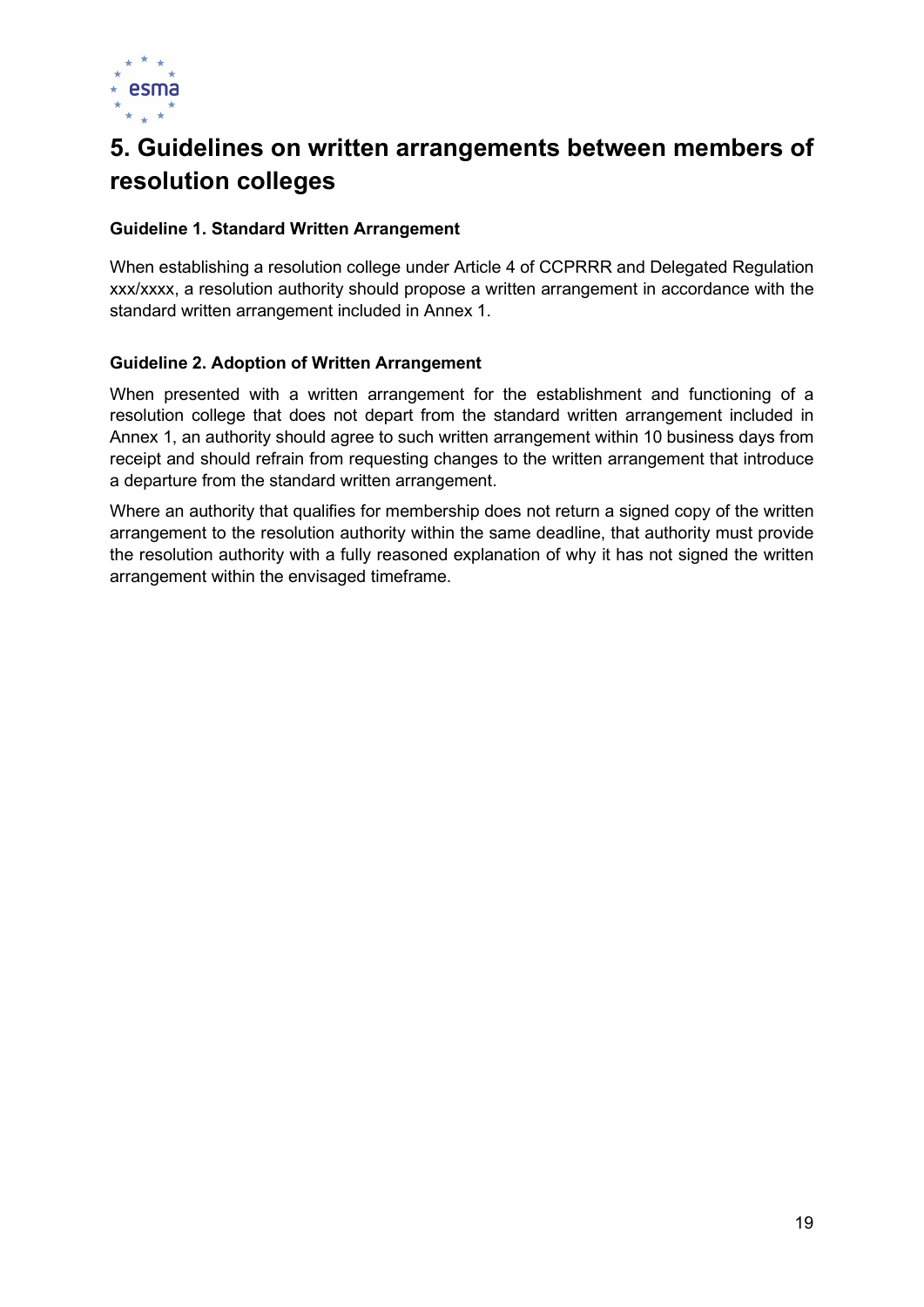

## Annex 1 to the Draft Guidelines – the Template Standard Written Arrangement

# Template Written arrangement for the establishment and functioning of the resolution college

## 1. Introduction

In accordance with Article 4 of Regulation (EU) 2021/23 of the European Parliament and of the Council ('CCPRRR') and Commission Delegated Regulation xxx/xxxx (the 'Delegated Regulation xxx/xxxx '), the written arrangements and procedures (hereinafter the 'Written Arrangement') between the members of the resolution college for [insert name of the CCP for which the resolution college is established] (hereinafter the 'College') is intended to establish the practical arrangements for the establishment and functioning of the College and to facilitate the effective operation of the College.

The authority chairing the college is the resolution authority designated in accordance with Article 3(1) of Regulation (EU) 2021/23 that, pursuant to Article 4(1) of CCPRRR, establishes, manages and chairs a resolution college to carry out the tasks referred to in Articles 12, 15 and 16 of CCPRRR in relation to the CCP for which this Written Arrangement applies.

College Members are the authorities that qualify for membership of the resolution college in accordance with Article 4(2) of CCPRRR. Voting college members are the authorities listed in points (a), (b), (c), (f), (i), (j) and (m) of Article 4(2) of that Regulation. Non-voting college members are the authorities listed in points (d), (e), (k), (l), (n) and (o) of Article 4(2) of CCPRRR. The list of College Members and the corresponding contact details are set out in Annex A.

College Observers are the authorities that meet the criteria set out in Article 4(4) of CCPRRR and are invited to participate by the Chairing Authority, in accordance with Article 4(4) of CCPRRR and Article 2 of Delegated Regulation xxx/xxxx. The list of College Observers and the corresponding contact details are in the Annex B.

This Written Arrangement does not create any additional legally binding obligations on the College Members which are not specified in CCPRRR or Delegated Regulation xxx/xxxx.

The function of resolution colleges is to facilitate the exercise of the tasks specified in CCPRRR and the tasks assigned to College Members and College Observers, as well as the composition, establishment and management of resolution colleges have been articulated by the legislator in CCPRRR as legal obligations and, therefore, are binding and directly applicable to all College Members and College Observers. Practical arrangements laid down in Delegated Regulation xxx/xxxx form part of this Written Arrangement.

This Written Arrangement is intended to be consistent with CCPRRR and the RTS. If, however, there is any conflict between a provision of CCPRRR (or Delegated Regulation xxx/xxxx) and this Written Arrangement, the provisions of CCPRRR (or Delegated Regulation xxx/xxxx) will take precedence.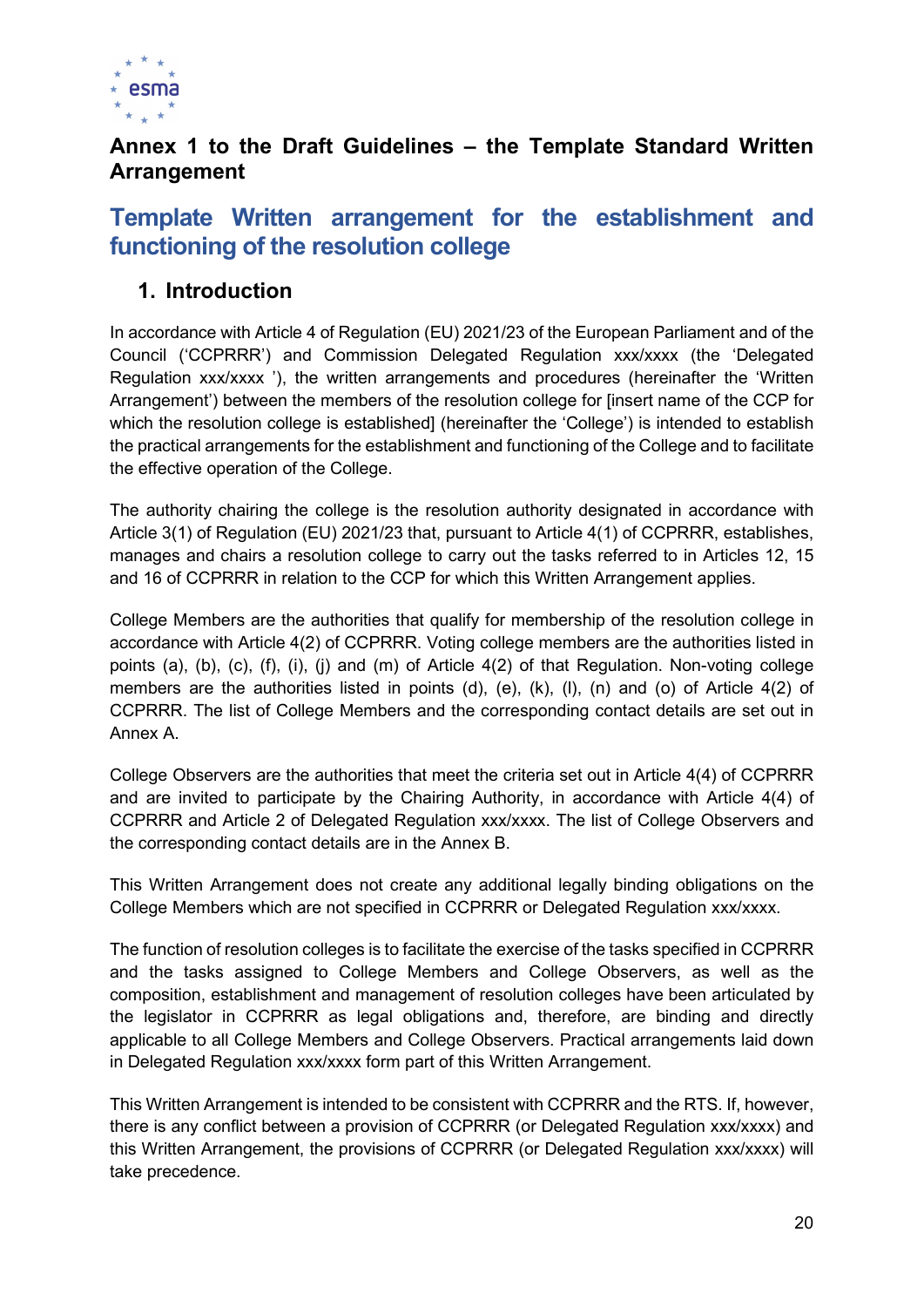

This Written Arrangement does not supersede or prevent a College Member from organising or participating in any other bilateral or multilateral arrangements for resolution purposes with regard to a CCP.

## 2. Defined Terms and identification of members and observers

Chairing Authority, means [insert name of the Chairing Authority].

CCP means [insert name of the CCP or of the group for which the College is established].

College Member means any of the authorities listed in Annex A.

College Observer means any of the authorities listed in Annex B.

Confidential Information means any non-public information shared within the College, requests made through the College, the contents of such requests, and any other matters arising within the College.

## 3. Establishment of the College

The College will be established following the procedure set out in Section I of Delegated Regulation xxx/xxxx.

The College will be deemed to be established once a signed copy of this Written Arrangement has been received from all College Members and College Observers. Within 5 business days of the College being established, the Chairing Authority will confirm to the College Members and College Observers the fact that the College has been established as well as the contact details of all representants of College Members and College Observers.

The Chairing Authority should review and update the list of College Members and College Observers at least annually and in any case whenever there is a change in the College members or College Observers.

The Chairing Authority should communicate the list of College Members and College Observers within [5 business days after the College has been established] and any changes thereto within 20 business days of the change to the College Members and College Observers.

[Where third country supervisory authorities have been invited to participate in the College as College Observers, please include references to the assessment of the confidentiality provisions of these third countries made by the Chairing Authority.]

## 4. Working language of the College

The working language of the College, including the language in which the Chairing Authority should communicate with College Members and College Observers, when, for example, it produces a resolution plan (under Article 12(1) of CCPRRR), an assessment of resolvability (under Article 15(1) of CCPRRR) or its report on how to address or remove impediments to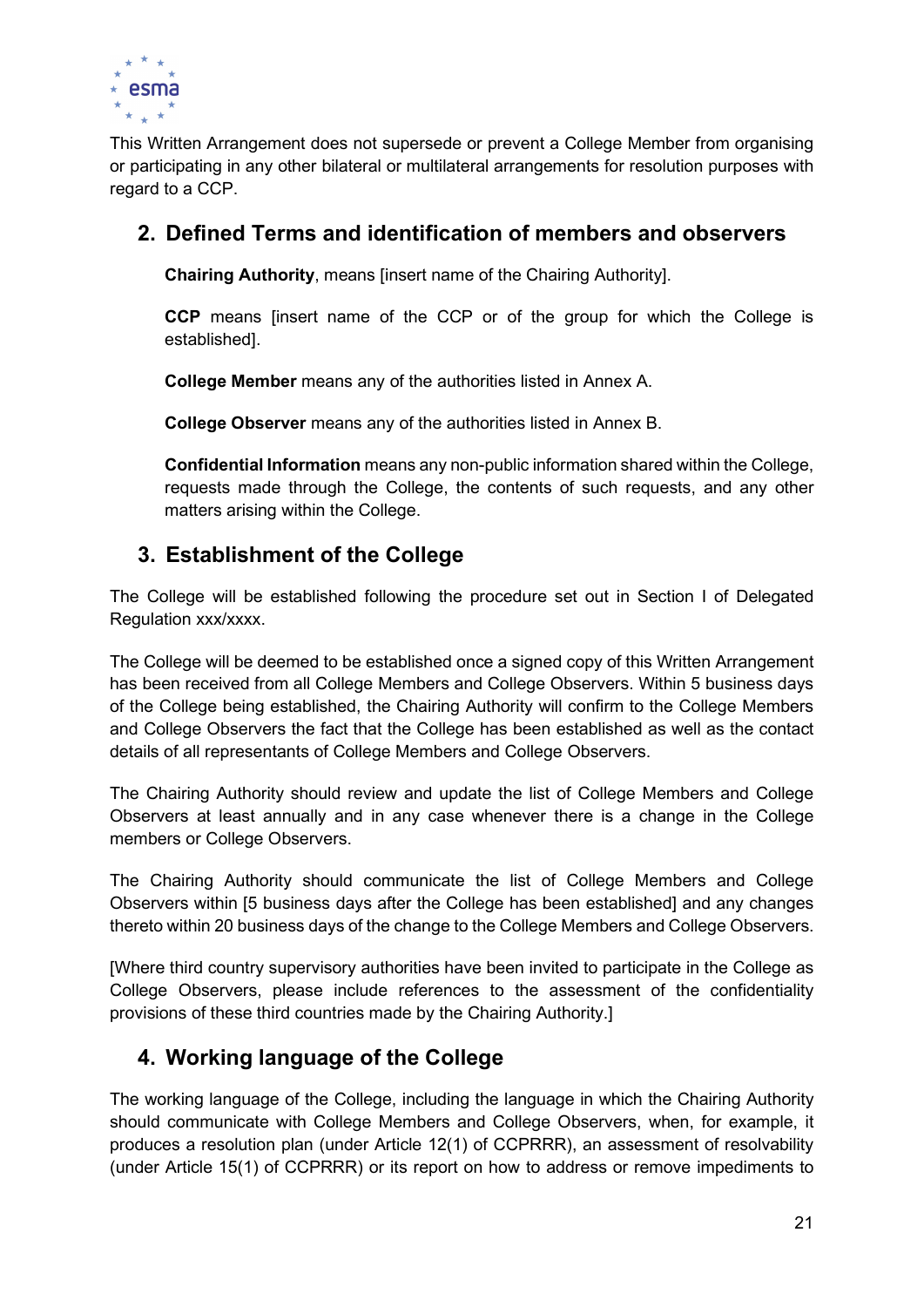

resolvability (under Article 16(1) of CCPRRR), and the language in which the College should operate and reach any joint decision (under Articles 14 and 17 of CCPRR) is English.

Where any information relevant for the adoption of a joint decision, including any additional information related thereto, is available in a language that is not English, the Chairing Authority should provide the College Members and College Observers with an English translation of all relevant documentation necessary for the College to decide on the joint decision within a reasonable timeframe.

## 5. College meetings and adoption of joint decisions

The Chairing Authority will chair all College meetings.

The Chairing Authority may decide to invite all or part of the College Observers to attend a College meeting.

The College will meet at least annually. [If the Chairing Authority, with the consent of the College Members, and taking into account the CCP's size, nature, scale and complexity, the systemic implications of the CCP across jurisdictions and currencies, the potential impacts of the activities of the CCP, external circumstances and potential requests by the College Members, determines that a higher frequency of meetings is necessary, please instead insert: 'The College will meet [insert frequency] a year'.]

The Chairing Authority should organise ad-hoc meetings or other forms of activities among College Members and College Observers, in particular where a dialogue among the College Members and College Observers is required.

Any College Member may request the Chairing Authority to hold a College meeting. The requesting College Member should specify, in its request, the matters that it considers that the College needs to discuss. The Chairing Authority will respond to such requests within 10 business days and, where the request is granted, schedule a College meeting that will be held within 20 business days from the date of granting the request. Where the Chairing Authority does not consider a College meeting to be necessary, it should provide, in its response to the requesting College Member, a statement of its reasons for reaching such a conclusion, including an explanation of how it proposes to address the concerns raised by the requesting College Member.

The Chairing Authority should distribute a draft agenda for each College meeting, other than for emergency situations as described in paragraph 12 of this Written Arrangement, at least 10 business days before each meeting. Where a College Member wishes to contribute to the agenda of a meeting, in particular by adding points to the agenda of a meeting, it should submit its request to Chairing Authority at least 7 business days prior to the meeting of the College. Wherever practical, the draft agenda of the College meeting will be finalised at least 5 business days [if the Chairing Authority and the College Members agree to another timeframe, please insert 'at least [x] business days'] before the date of such meeting.

The adoption of the minutes of the previous College meeting should be tabled for discussion in every agenda.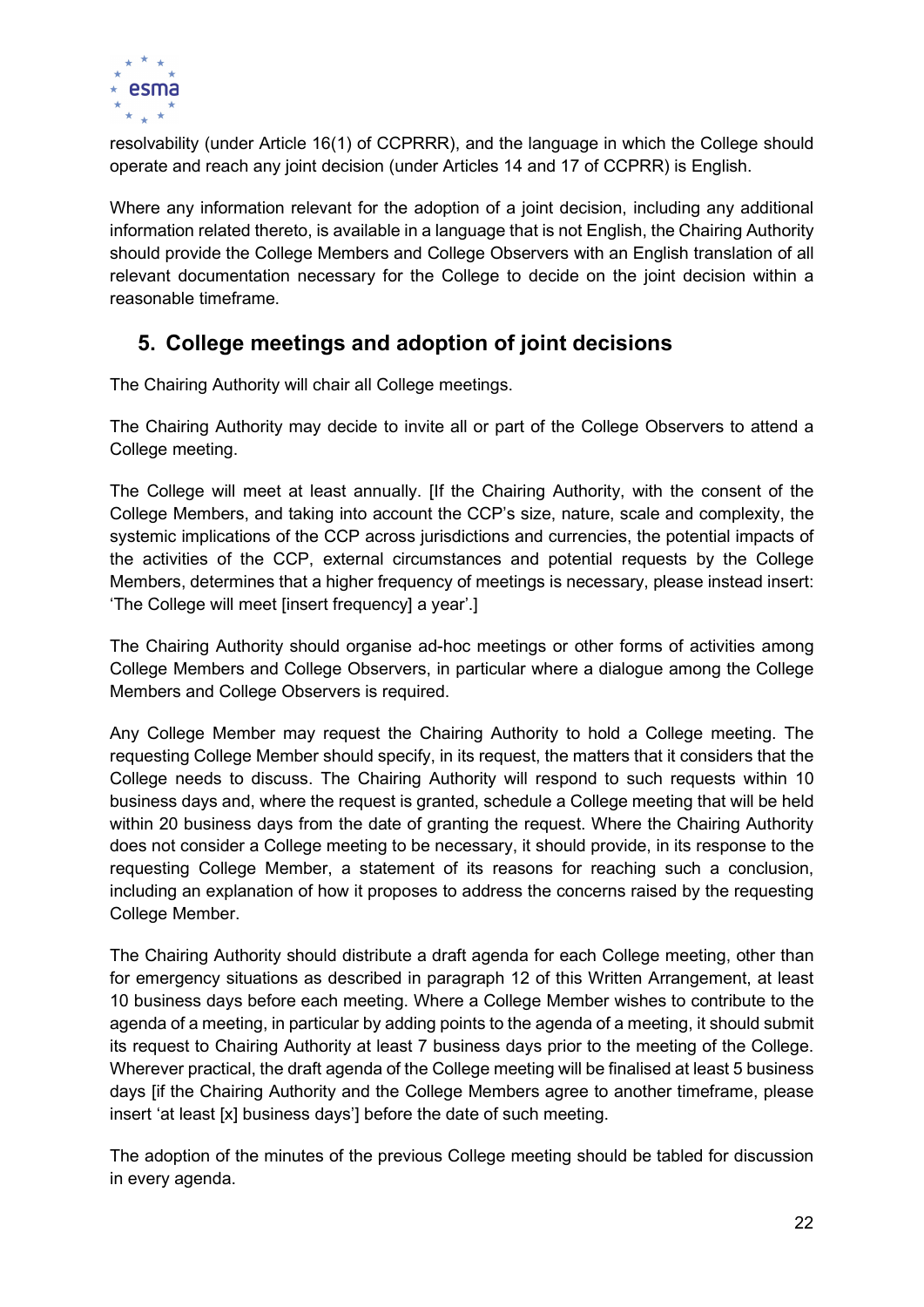

The following agenda points should be tabled for discussion by the College at least annually:

- a) Adoption of the resolution plan of the CCP for the subsequent resolution cycle; and
- b) An update on the progress made towards resolvability of the CCP.

College Members and College Observers should distribute the written material that is to be considered at a College meeting not less than 5 business days [if Chairing Authority and College Members agree to another timeframe, please insert 'not less than [x] business days'] before the relevant meeting.

Outcomes and decisions of College meetings or other activities should be documented in writing and the Chairing Authority should ensure that they are communicated to College Members and College Observers, as appropriate, within 15 business days [if Chairing Authority and College Members agree to another timeframe, please insert 'within [x] business days'] after the meeting.

College Members and College Observers should ensure that appropriate representatives of their respective institutions, having regard to the objectives of the meeting and other activities of the College, participate in the College meetings and other activities. Any representative of a Participant should be empowered to bind, to the maximum extent possible, their authorities to decisions taken in these meetings or other activities.

The representative attending a College meeting on behalf of a voting College Member should have sufficient delegated authority to vote at the College meeting on behalf of the College Member they represent.

The quorum for College meetings is two-thirds of the voting College Members, except where CCPRRR provides for a different quorum. Where the ECB is a member of the College pursuant to points (c) and (j) of Article 4(2) of CCPRRR, it has two votes in the College.

Where a decision is tabled for a vote by the College, including any vote of the College on a joint decision, and the quorum requirements are not met (either where the Chairing Authority ascertains that this will be the case in advance of the meeting or at the time of the meeting) the Chairing Authority should organise a subsequent meeting as soon as is practically possible or at least at a timeframe as is necessary to meet the various deadlines provided for in CCPRRR and Delegated Regulation xxx/xxxx. The Chairing Authority should give as much notice of such a subsequent meeting as is practically possible and should, to the extent practical, endeavour to distribute the information specified in paragraphs 4.5 and 4.7 of this Written Arrangement.

Any votes undertaken at a College meeting will take place by an open show of hands or an explicit expression of the votes provided by the voting College Members where the meeting is held by teleconference or videoconference call. Once a vote is cast, it cannot be withdrawn or amended. The outcome of any vote (including records providing the details of the individual votes) should be clearly recorded in the minutes of the meeting.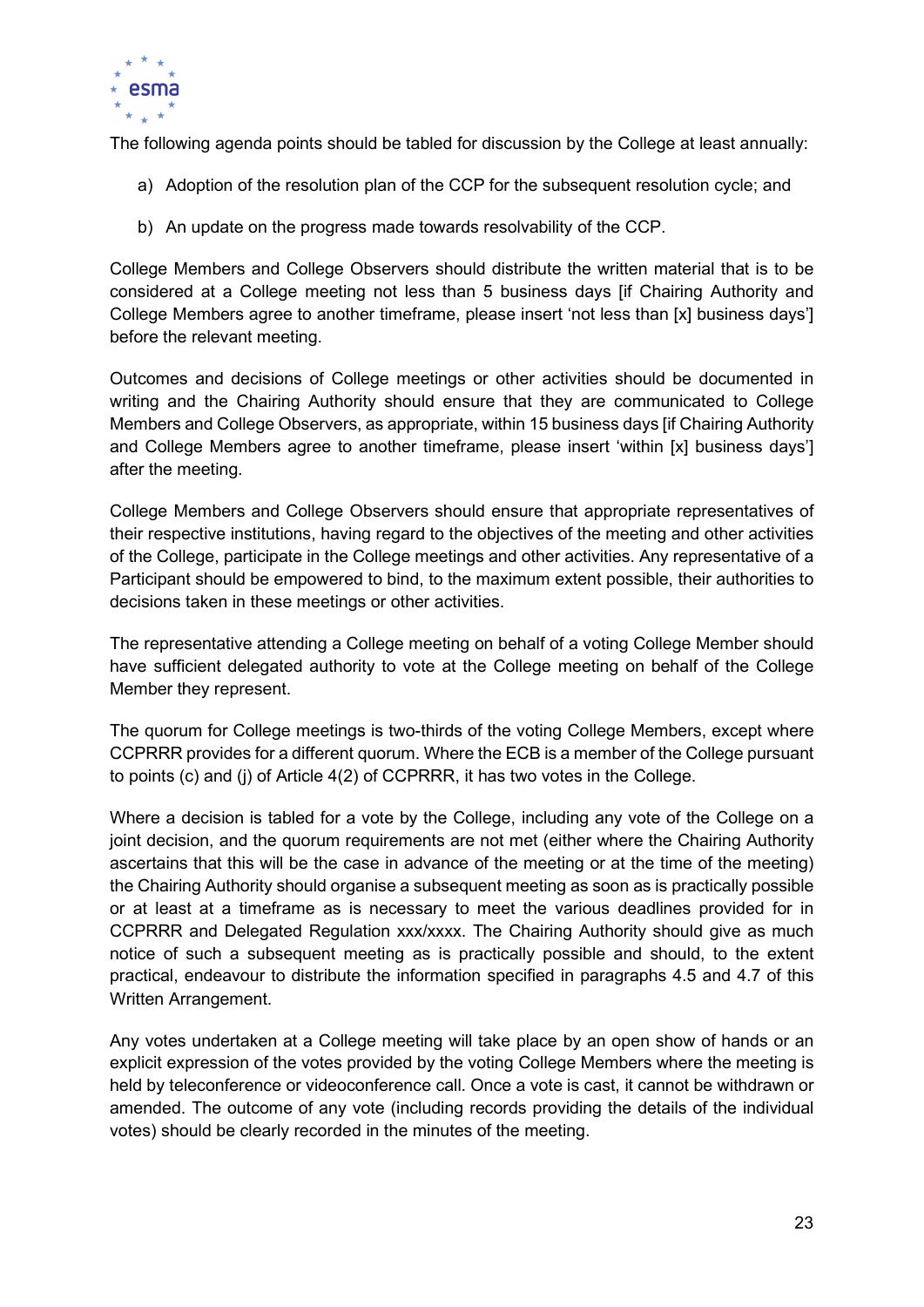

Where considered appropriate by the Chairing Authority, or where requested by a voting College Member, a vote may be taken by written procedure, on a proposal circulated to the College Members and Observers by the Chairing Authority. The proposal should contain at least the following information:

- a) the time and date by which votes must be cast which should be a date and time at least 10 business days after the Charing Authority shared the proposal for voting with the College Members;
- b) Where the period for casting the votes is less than 10 business days from the date the Charing Authority shared the proposal with the College Members, the reason(s) for the shortened voting window/period;
- c) the justifications for using a written procedure as opposed to a vote undertaken at a College meeting; and
- d) any other material information considered necessary for making the decision that has not previously been provided to the College in relation to the subject of the decision the vote is made on.

In case of an emergency situation as defined in paragraph 12.1, the period for casting the votes may be shortened to a lower number of business days, to be determined depending on the specific circumstances, unless the majority of voting College Members express their disagreement.

Votes on decisions being taken by written procedure should be in written format and failure to vote will be considered a vote supporting the proposal.

The result of a written procedure should be notified without delay to the College.

College Members may request the Chairing Authority that any aspect of an issue that has been subject of a written procedure should be discussed at the next meeting of the College. Such a request will not affect the validity of the decision taken by written procedure.

The minutes of the College meetings should be distributed to College Members and College Observers by the Chairing Authority no more than 15 business days following the meeting. Such minutes will be subject to comments by College Members for a period of at least 5 business days, but no more than 15 business days, and will be tabled for adoption at the subsequent meeting of the College. Alternatively, such minutes can be adopted by written procedure.

The transmission of information among College Members and College Observers should be done by secure e-mail or another secure means of communication. All College Members should be provided at the same time with the same information to ensure that information is shared on equal terms. The Chairing Authority may decide to circulate information only to College Members and not to College Observers.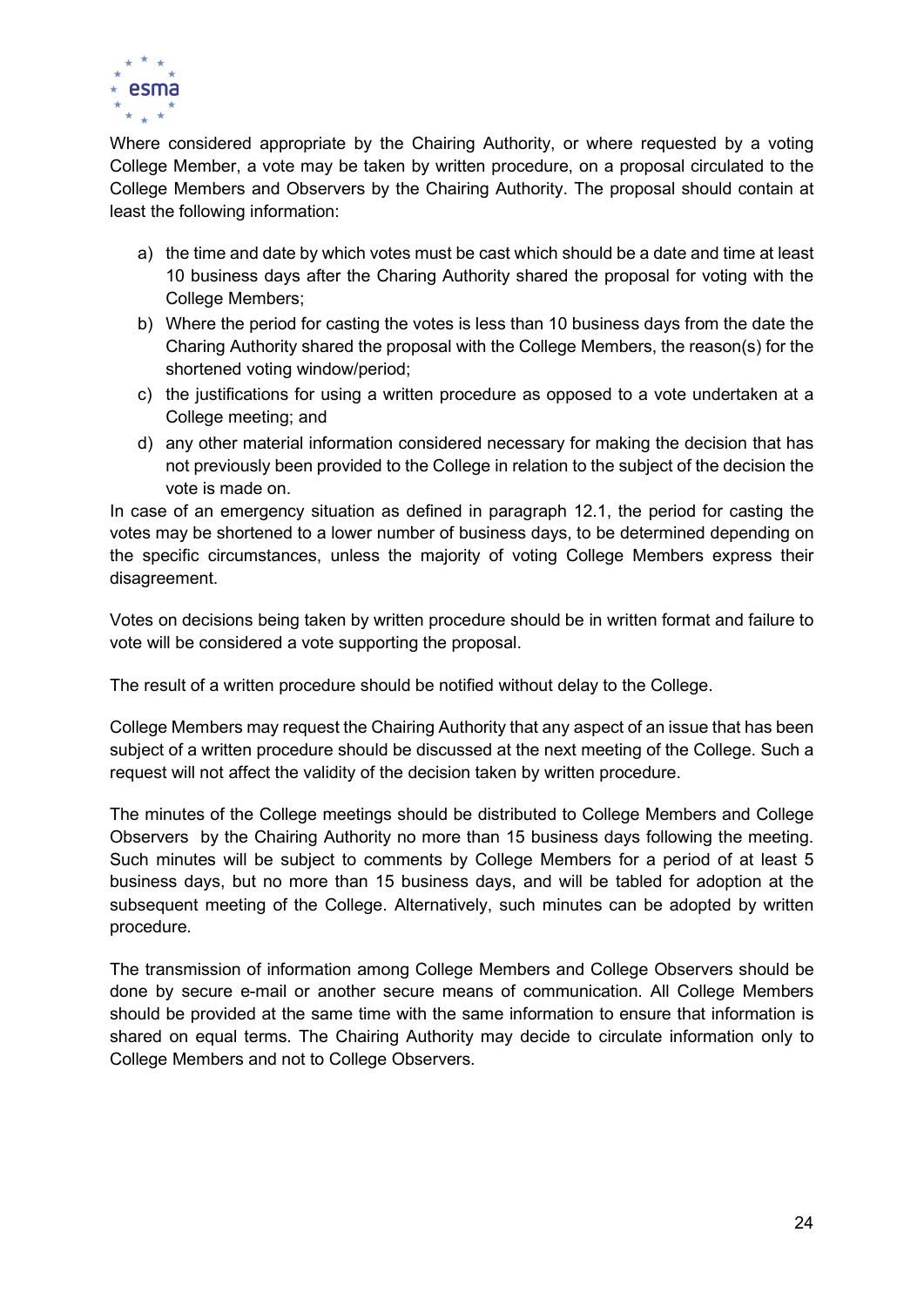

# 6. Exchange of information

College Members and College Observers should send to the Chairing Authority, via secure email or any other secure means of communication, updates on:

- a) any change to the corporate structure and business activities of the CCP, including the type of services it provides, the products, asset classes and types of transactions it clears, the CCPs, trading venues, PSs and CSDs/SSSs to which it is linked and the geographical mix of direct and significant indirect participants known to the CCP that might have an impact on tasks performed by the College, including resolution planning and resolvability assessments, as described in paragraphs 6 to 8 of the Written Arrangement:
- b) any topic that might be useful for the College to be able to fulfil its tasks, including resolution planning and resolvability assessments, as described in paragraphs 6 to 8 of the Written Arrangement.

The Chairing Authority should circulate to the College Members and College Observers, if possible, as soon as it receives it, the information received from other College Members or College Observers under paragraph 4.1.16(d) above.

The Chairing Authority may decide to restrict the exchange of some information to College **Members** 

## 7. Drawing up of resolution plans

College Members and College Observers should exchange all relevant information necessary for the drawing up [and maintaining] of resolution plans in accordance with Article 12 of CCPRRR, including but not limited to information in relation to:

- a) where the resolution plan takes into consideration situations of broader financial instability or system wide events, and where the identified possible situation and scenarios involve the country of a College Participant;
- b) where there are identified connections to the country of a College Participant in relation to clearing members (and to the extent the information is available, their clients and indirect clients) or linked FMIs, as well as to trading venues;
- c) where there are interdependencies or shared financial markets;
- d) where the resolution plan considers and takes into account the financial system in the country of a Participant.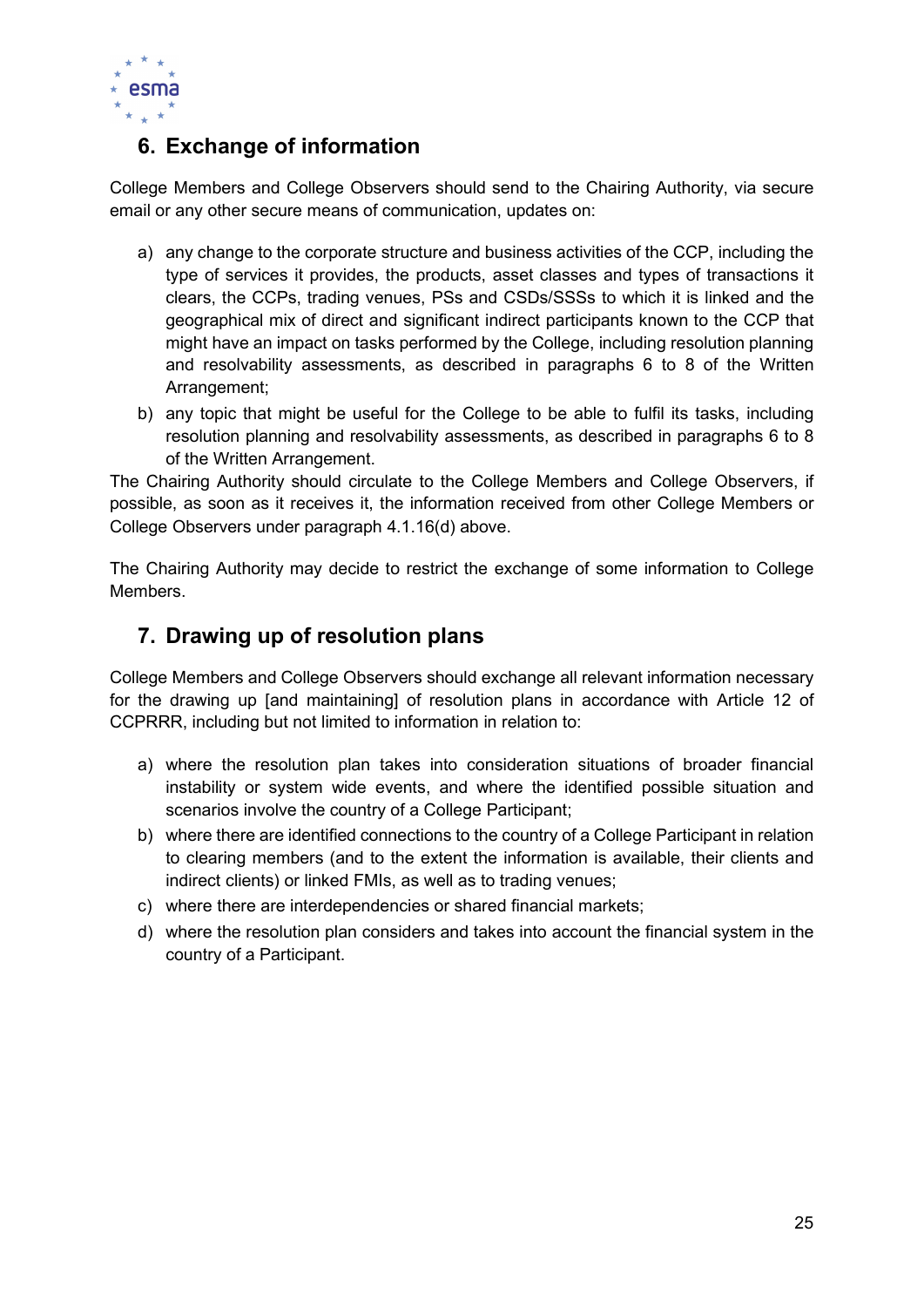

## 8. Assessment of resolvability

College Members and College Observers should exchange all the relevant information necessary to perform the resolvability assessment under Article 15 of CCPRRR (including the aspects listed under Annex Section C of CCPRRR), including, but not limited to, information in relation to:

- a) where the CCP may have core business lines, legal and corporate structures and critical operations connected or linked to the country of a College Member or College Observer;
- b) where there are funding dependencies linked to the country of a College Member or College Observer;
- c) where there are intra-group dependencies in the country of a College Member or College Observer relevant to the CCP, such as material service level agreements linked, connected or established in the country of a College Member or College Observer;
- d) where it is relevant to consider processes for transitioning services provided under service level agreements in the country of a College Member or College Observer, in the event for example of the separation of critical functions or of core business lines;
- e) where there are payment and/or settlement systems relevant to the CCP in the country of a College Member or College Observer;
- f) where there is reliance on information from entities in the country of a College Member or College Observer relevant to the CCP;
- g) where a College Member or College Observer may be envisaged to assist the resolution authority in a resolution situation;
- h) where it may be envisaged to apply resolution tools in such a way that it may have a material impact or is partly undertaken in the country of a College Member or College Observer;
- i) where the resolution is dependent on and could be hampered due to the CCP having clearing members or collateral arrangements established in the country of a College Member or College Observer;
- j) where the credibility of applying resolution tools in such a way which meets the resolution objectives, may be dependent on possible actions that a College Member or College Observer may take; and
- k) where the CCP's resolution may impact the financial system, have an effect on financial market's confidence and if there are risks of contagion, linked or relevant to the country of a College Member or College Observer.

## 9. Addressing or removing impediments to resolvability

College Members and College Observers should exchange all relevant information in relation to the application of powers to address or remove impediments to resolvability under Article 16 of CCPRRR, including, but not limited to, information in relation to their impact on the business model of the CCP.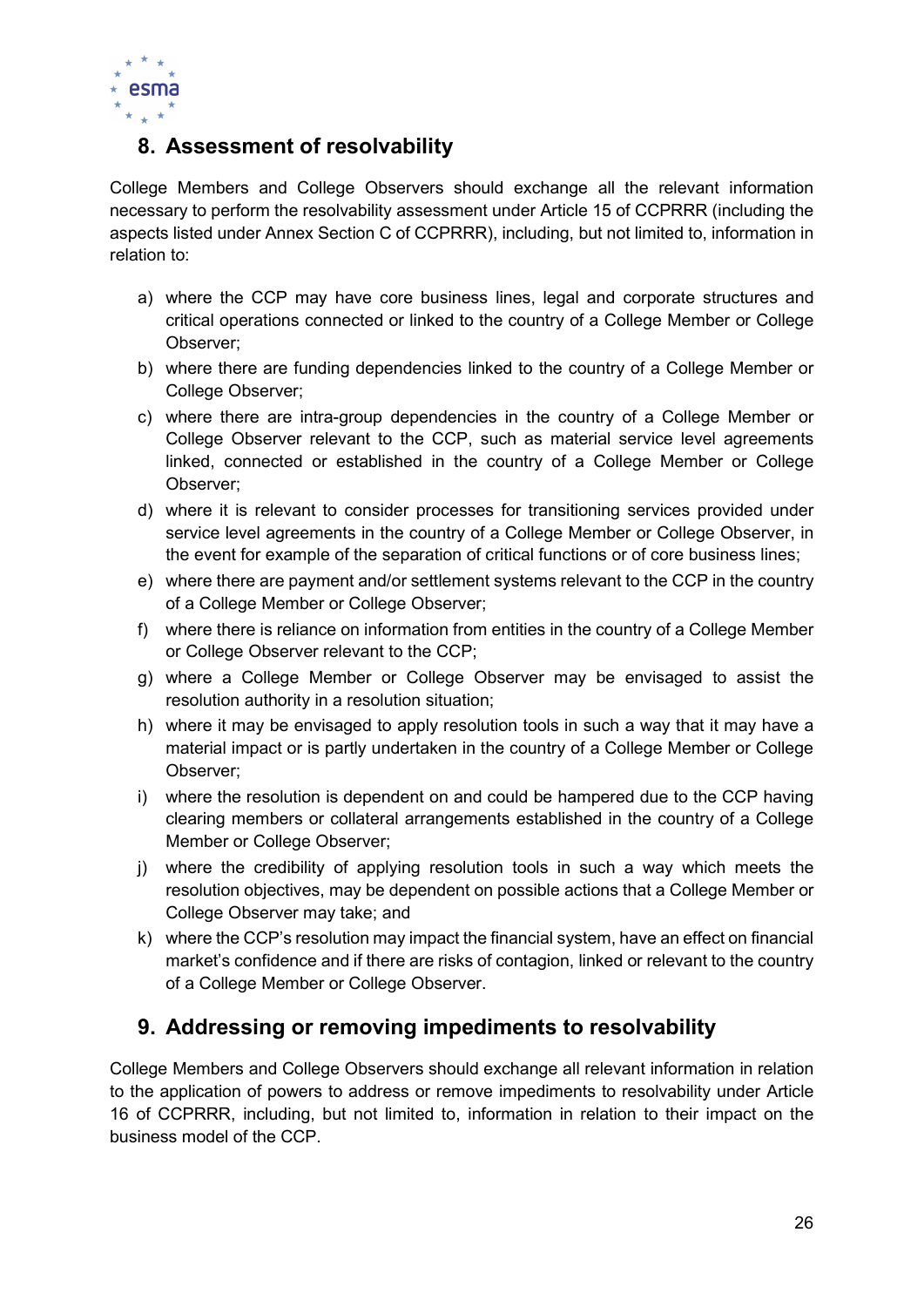

# 10. Organisation and coordination of activities

In order to enhance its operational efficiency, the College may wish to entrust one or more College Members or College Observers with tasks pertaining to the role of the College with regard to the CCP.

Any entrustment of tasks, for instance via the establishment of committees, should be voluntarily entered into by the College Members and College Observers concerned and should be structured in such a way as not to impact the operation of this Written Arrangement or the ability of other College Members and College Observers to participate fully and effectively in the College.

When establishing a committee, the Chairing Authority should circulate to the College Members and College Observers a proposal including a description of the tasks entrusted and responsibilities delegated, as well as a list of the College Members and College Observers that might be interested to be involved in these arrangements. Other College Members or College Observers may request to the Chairing Authority to be part of a committee. Authorities interested in participating in the committee should express their agreement to be part in the committee within [X] business days.

The Chairing Authority should be part of every committee and should be in charge of providing other College Members and College Observers with the results of the work of the committees.

Annex D contains the list of committees established, as well as the list of their members and a description of their tasks. Annex D should be updated without delay of any subsequent amendment.

The Chairing Authority will be responsible for managing requests for information in relation to the College from authorities, other than College Members or College Observers, or from external parties where the request is either made directly to the Chairing Authority or to a College Member or a College Observer and subsequently forwarded to the Chairing Authority by such College Member or College Observer. The Chairing Authority may request College Members and College Observers to assist with such requests and the College Member or College Observer having forwarded a request should assist the Chairing Authority to the best of its knowledge and capacity.

## 11. Information requests to the CCP

Should a College Member (the 'requesting Member') require specific information or data with regards to the CCP, it should inform the Chairing Authority. The requesting Member should copy the request to all College Members and College Observers to ensure that the Chairing Authority does not receive more than one request for such information or data. Such request should include an explanation of why such information is required for the purposes of enabling that College Member to carry out its duties in accordance with Article 4 of CCPRRR.

Where the Chairing Authority considers that the request is not for the purposes of enabling the requesting member to carry out its duties in accordance with Article 4(1) of CCPRRR, the Chairing Authority should provide the requesting Member with its negative answer to the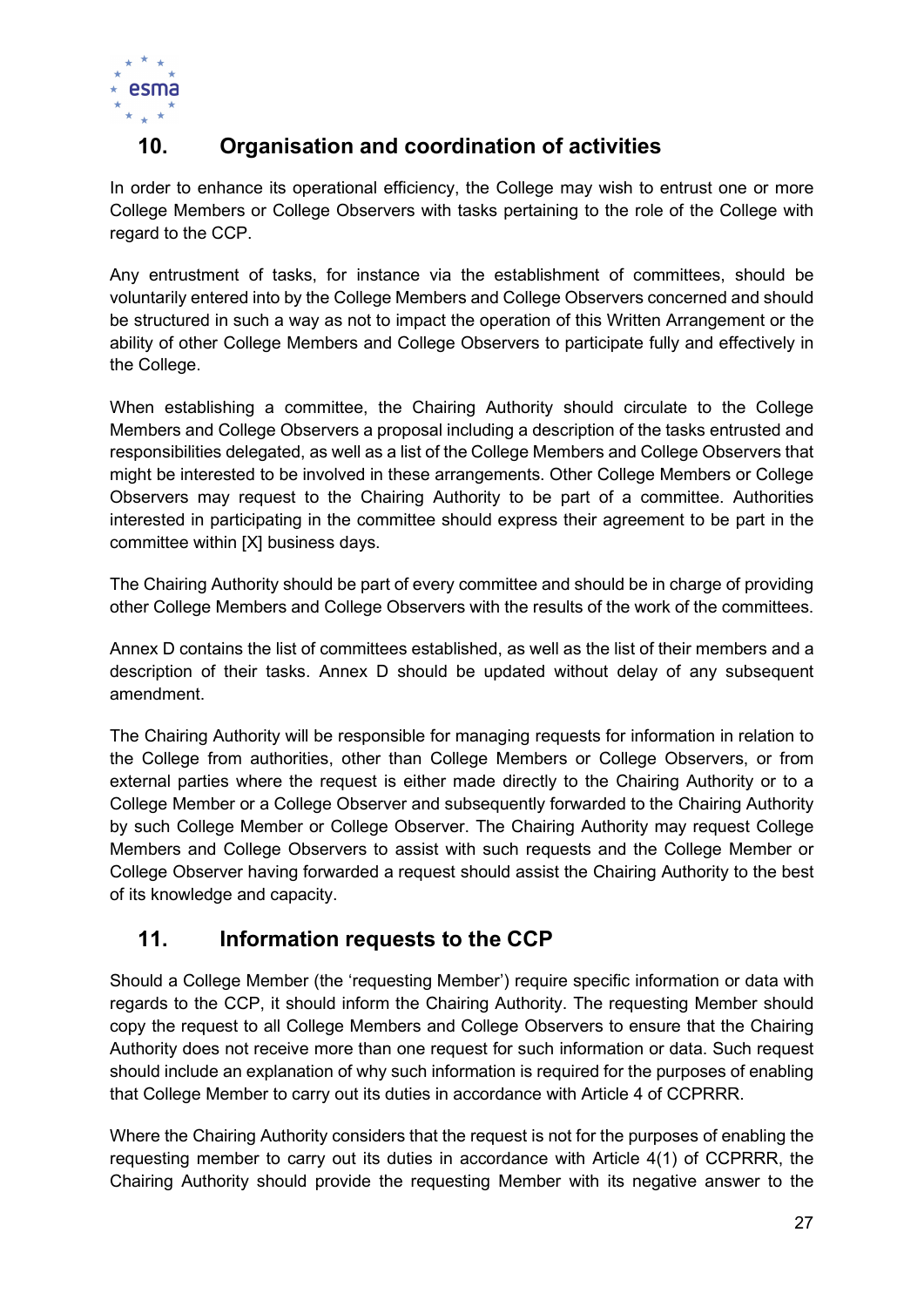

request also containing the reason for its decision not to request the information from the CCP as requested. The Chairing Authority should copy the response to all College Members.

## 12. Emergency situation

Where there is (or is a serious threat of) a major or systemic disruption to the functioning or viability of the CCP (including recovery and resolution events) or to the functioning or viability of a group entity which may directly or indirectly pose a threat to the CCP's functioning or viability, this will typically be considered an emergency situation, in accordance with Article 11 of Delegated Regulation xxx/xxxx.

In the event of an emergency situation, as described in paragraph 12.1 above, the Chairing Authority (or where relevant another College Member or College Observer) will share with the College Members and College Observer the following information, where possible and without undue delay:

- a) details of the emergency situation;
- b) actions taken or likely to be taken by the Chairing Authority or, where relevant, by another authority;
- c) actions taken or likely to be taken by the CCP, including under its default rules, recovery or emergency procedures;
- d) where applicable, details of any default protections exercised and/or recovery powers deployed by the CCP; and,
- e) where applicable, details of failure-to-settle procedures used (by currency if relevant);
- f) details on the prospective implications of any disruptions to the CCP's performance such as the full and timely provision of its services to its clearing members and interoperable infrastructures; and
- g) any other available information that would be of particular relevance to other College Members and College Observers;
- h) any early intervention measures taken.

For the avoidance of doubt, nothing in this Written Arrangement should constrain the ability of the Chairing Authority or any other College Member or College Observer to take timely action during an emergency situation.

The Chairing Authority, or the relevant College Member, may choose to distribute the information specified in paragraph 12.2 by email or by means of a conference call or in-person meeting, as is considered appropriate at the time.

College Members and College Observers should cooperate closely, wherever necessary and according to national law, with other relevant authorities with regard to an emergency situation in respect of the CCP.

In order to facilitate effective cooperation in an emergency situation, a protocol regarding the operation of the College in an emergency situation is provided in Annex C. This protocol indicates the type of information that College Members and College Observers are expected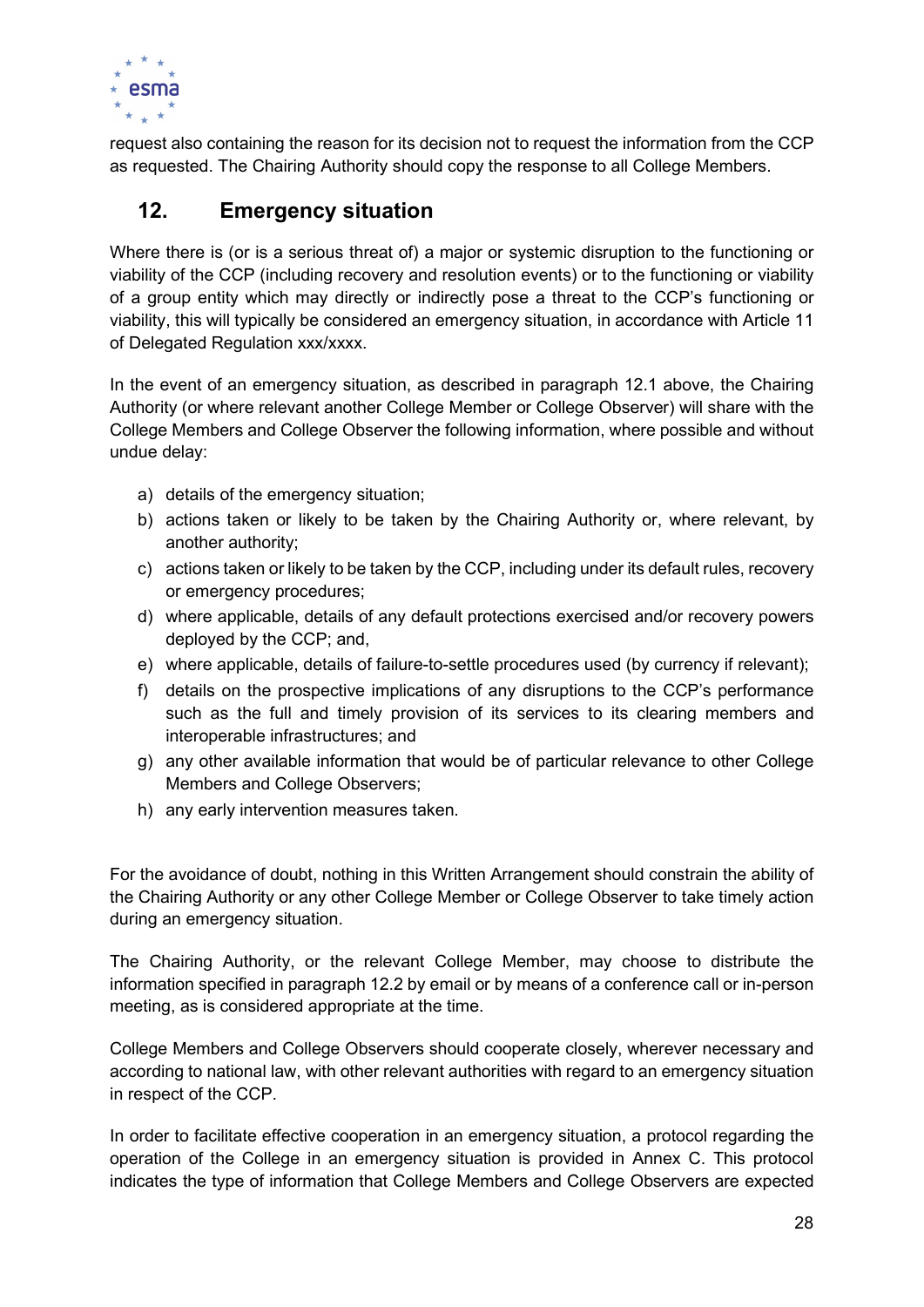

to share in an emergency situation, how such information should be communicated and the timeframes in which communication would likely take place, in various different crisis scenarios. Such protocol should be regularly tested in coordination with the emergency situation testing of the CCP itself.

The Chairing Authority will coordinate the emergency management activities of the College. The Chairing Authority will take account of the views of other College Members with regard to the management of such emergency situations.

The Chairing Authority should endeavour during an emergency situation to coordinate its work with the chairing authority of the CCP's supervisory college and where necessary, or considered relevant, share information relevant to the situation. Such exchange of relevant information should be undertaken by secure e-mail or any other form of secure means of communication.

## 13. Interaction with CCP supervisory college

Where the information exchanged among the College Members and College Observers is relevant for the work of a CCP supervisory college referred to in Article 2(24) of CCPRRR, the Chairing Authority shall communicate it, in due time, to the CCP supervisory college's chairing authority.

## 14. Communication policy

The Chairing Authority will be the authority responsible for communication with the CCP and with the competent authority, where the latter is different from the Chairing Authority.

For the purpose of coordinating the external communication, as far as practicable, the Chairing Authority should inform the College at least of the following:

- a) the coordination of external communication and public statements made during an [ongoing-concern / business as usual] situation, during a situation where the CCP is considered as failing or likely to fail, as well as in a resolution situation; and
- b) the level of information planned to be disclosed.

During a resolution situation, College Members and College Observers should inform the Chairing Authority, prior to its publication, of any public statement they plan to make.

The College should adopt the public statement to be issued by the Chairing Authority in case of a joint decision.

For the purpose of co-ordinating the external communication, the College should agree at least on all of the following: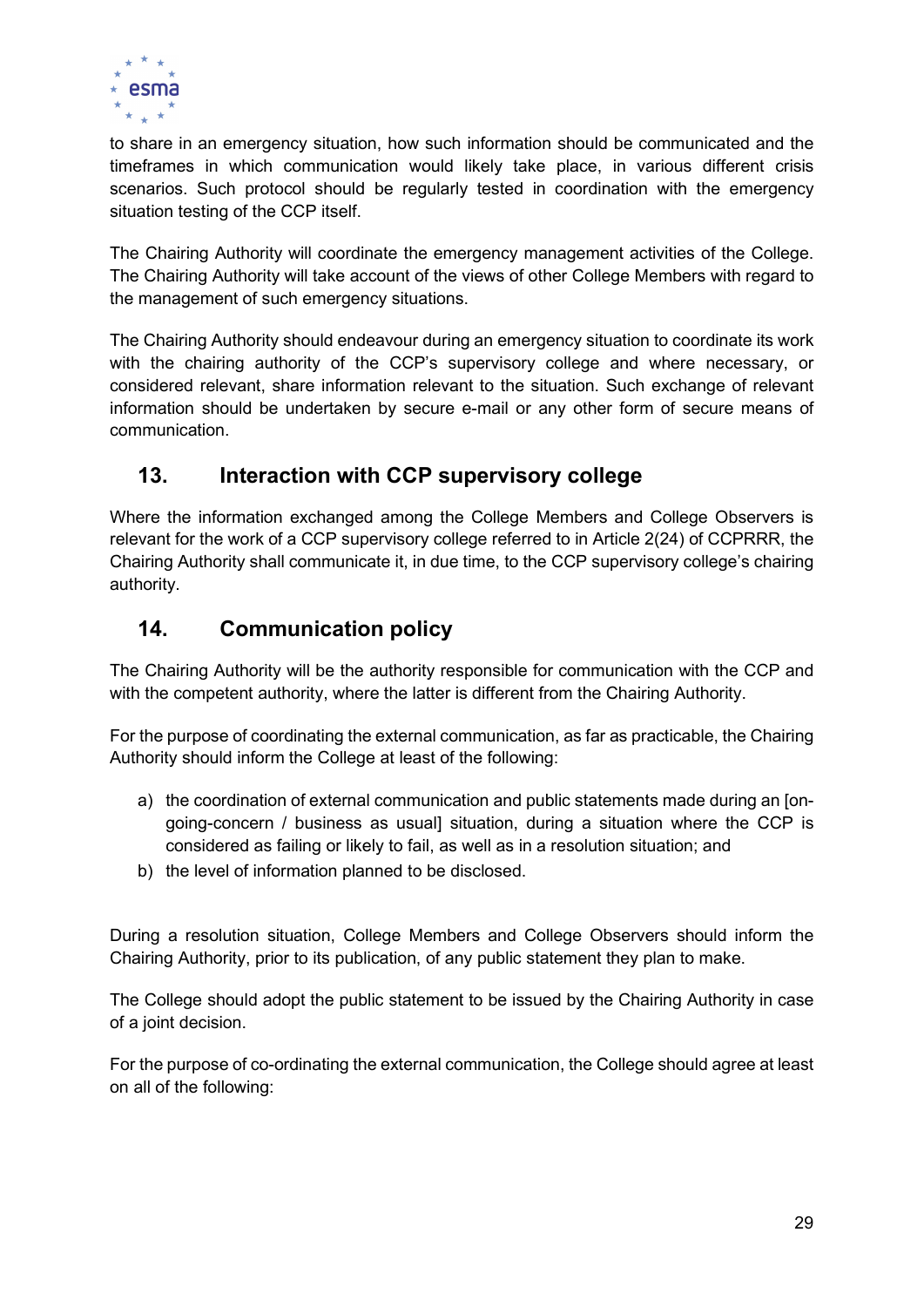

- a) the allocation of responsibilities for coordinating the external communication, both during an ongoing situation and in a situation where the CCP is considered as failing or likely to fail;
- b) the co-ordination of public statements in situations where a clearing participant is considered as failing or likely to fail;
- c) the co-ordination of public statements related to resolution actions taken, including the publication of orders or instruments by which the resolution actions were taken or of notices summarising the effects of resolution actions.

## 15. Management of disagreements

College Members and College Observers should endeavour to resolve any disagreements in the operation of the College or during the adoption of decisions of the College through informal discussion among themselves. Such discussion may be bilateral or multilateral. College Members and College Observers should always inform the Chairing Authority of any dispute they partake in when such dispute has arisen, for any dispute arising during the operation of the College or during the adoption of decisions of the College.

Should informal discussions not resolve the dispute, the College Members or College Observers involved in the dispute should appropriately escalate the issue internally within their organisations.

Should discussions between the College Members not resolve the dispute within 20 business days of the issue being escalated pursuant to paragraph 15.2, then and should the relevant conditions be met, the dispute will be referred to ESMA in accordance with Article 19(3) of Regulation (EU) 1095/2010 of the European Parliament and of the Council.

## 16. Confidentiality

Pursuant to the professional secrecy and treatment of confidential information requirements provided for in Articles 8, 73 and 80 of CCPRRR, and any other similar legal obligations such as those resulting from other EU legislation or from national laws, College Members and College Observers confirm that any confidential information received by virtue of their participation in the College will only be used and shared onward to the extent relevant to the performance of their respective duties and in circumstances permitted under applicable law.

Where onward sharing of confidential information is required under law, then the relevant College Members and College Observers should disclose information received by virtue of participation in the College only to the extent allowed by Articles 8, 73 and 80 CCPRRR. By way of exception, for confidential information provided by a third-country authority, College Members and College Observers shall only divulge this information where that third-country authority has given its prior written consent for such onward sharing. For the avoidance of doubt, nothing in this Written Arrangement should prevent resolution authorities from sharing all information relating to decisions or measures that require notification, consultation or consent of their competent ministry with that ministry in accordance with Article 8(3) CCPRRR.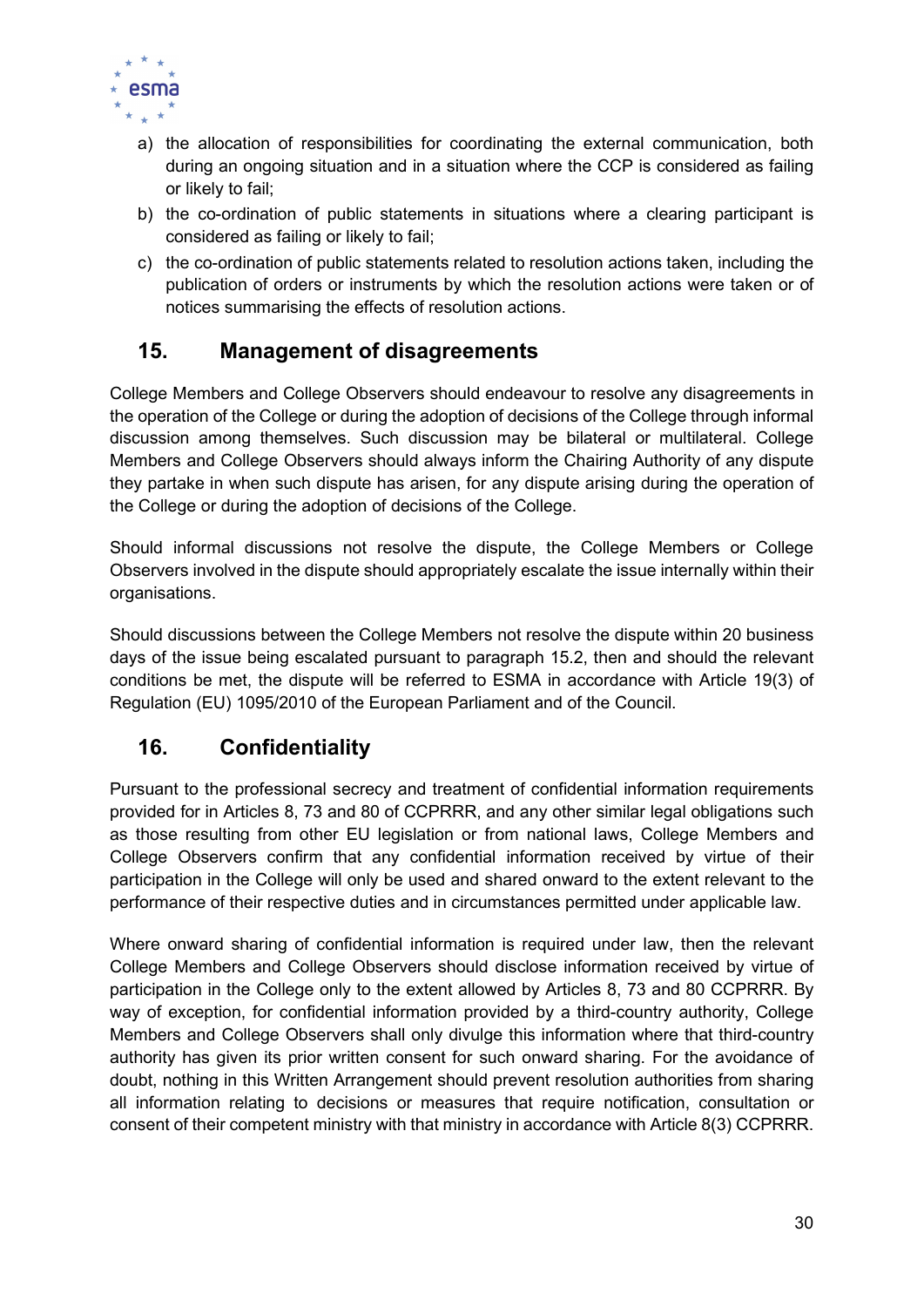

Where the law to which a College Member or College Observer is subject prevents it from obtaining prior consent to onward sharing to other College Members or College Observers in particular circumstances, then it should inform the Chairing Authority at the time of signing the Written Arrangement, specifying those circumstances.

Before a third-country authority can attend particular College meetings (or part of College meetings) pursuant to the provisions of paragraph 4, that third country authority will be required to demonstrate to the Chairing Authority that it is subject to professional secrecy obligations equivalent to those laid down in Article 73 of CCPRRR and provide confirmation of such in writing.

## 17. Amendment and Termination of this Written Arrangement

Any College Member may propose an amendment to this Written Arrangement.

Any amendment should be proposed in writing and should be distributed by email or by other secure means of communication to all College Members and College Observers. The proposing College Member shall include a description of the rationale for the proposed change and the proposed new text of the Written Arrangement in its notification to the other College Members and College Observers.

All College Members should agree to the proposed amendment pursuant to Article 6(1) to (5) of the RTS for it to be valid and form part of the Written Arrangement.

Written arrangements and procedures for the functioning of the College should be reviewed and updated, in particular after any substantive changes to the composition of the College.

This Written Arrangement should remain in effect without an end date unless and until either:

- a) a CCP ceases to be authorised under Regulation (EU) 648/2012; or,
- b) there is no longer a statutory basis for the operation of the College,

at which time the College will be terminated with immediate effect, following prior notice to College Members and College Observers.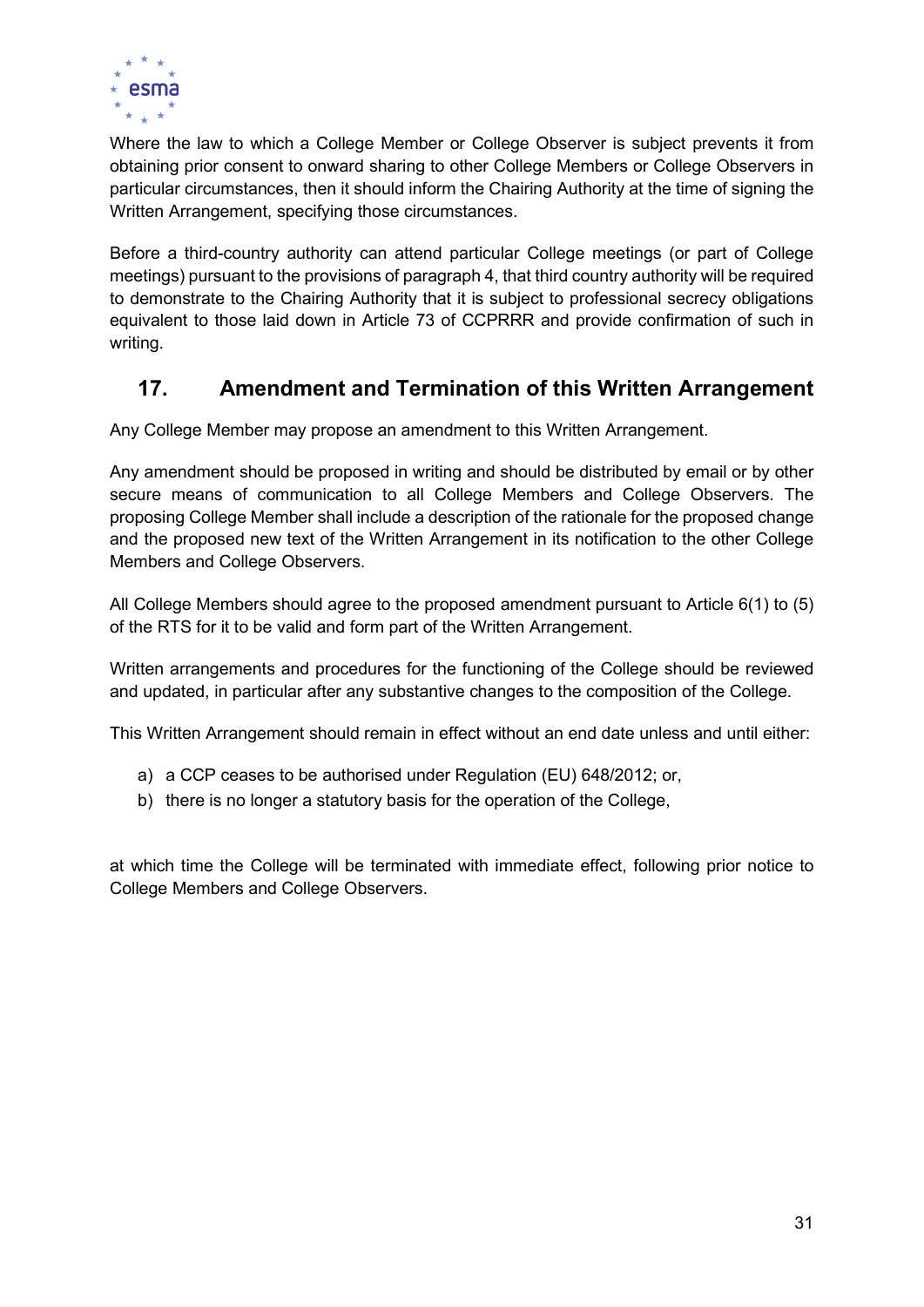

Annex A – List and contact details of College Members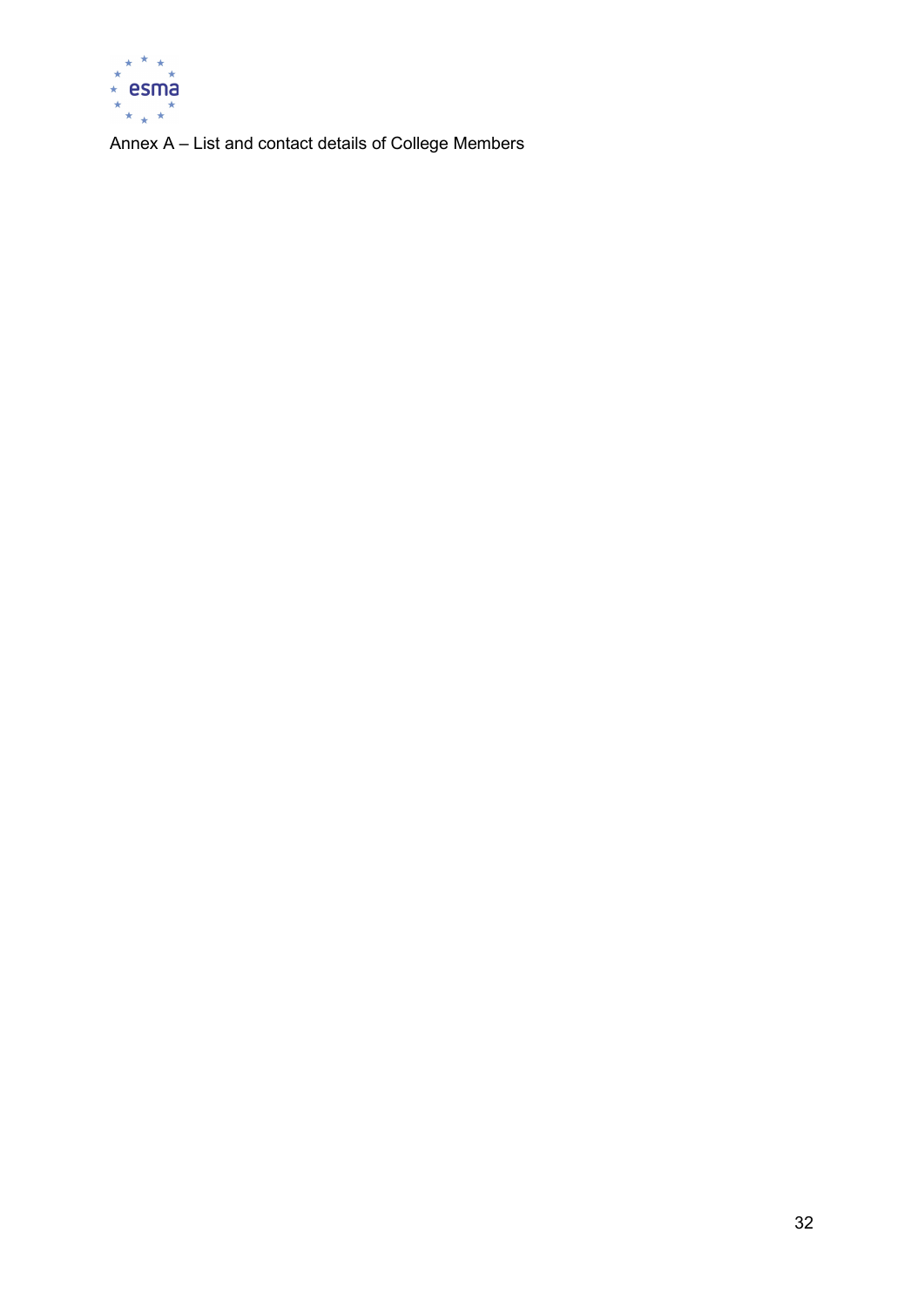

Annex B – List and contact details of College Observers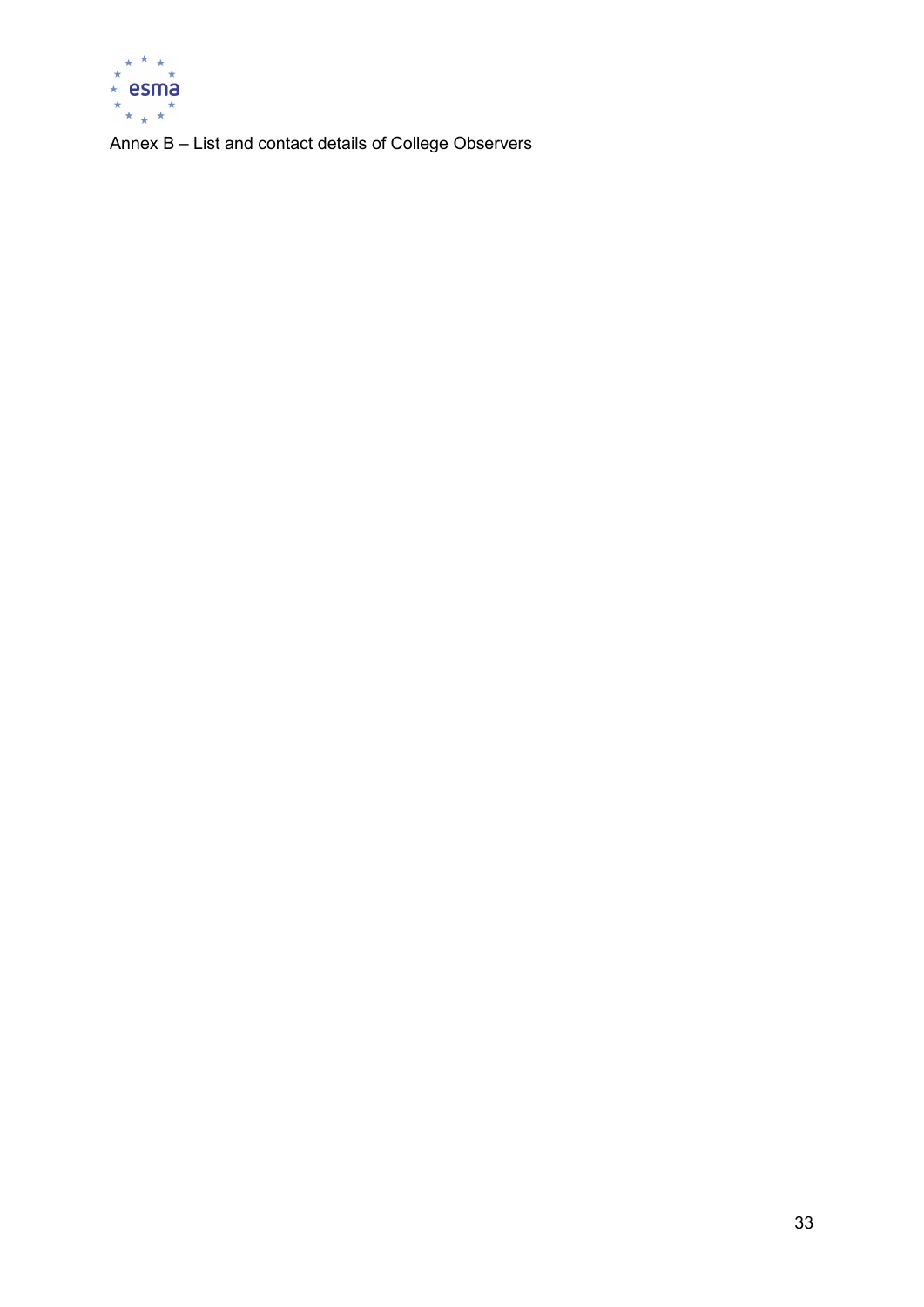

#### Annex C – Emergency protocol

Template for the protocol regarding the operation of the resolution college in an emergency situation

#### $\triangleright$  Introduction

- 1. For the purposes of this protocol, the definitions laid down in the Written Agreement apply.
- 2. In accordance with Article 11 of Commission delegated regulation (EU) No xxxx/xx supplementing Regulation (EU) 2021/23 of the European Parliament and of the Council with regard to technical standards specifying the content of the written arrangements and procedures for the functioning of the resolution colleges, the Chairing Authority shall establish and regularly, at least annually, test operational procedures for the functioning of the resolution college in emergency situations, in particular systemic ones, which may directly or indirectly pose threats to the viability of the CCP.
- 3. Operational procedures referred to in paragraph 1 shall cover at least the following elements:
	- (a) secure means of communication to be used;
	- (b) set of information to be exchanged;
	- (c) relevant persons to be contacted;
	- (d) communication procedures to be followed by the relevant College Members and College Observers.
- 4. In order to facilitate effective cooperation among the College Members and College Observers in an emergency situation, this protocol establishes specific procedures for the exchange of information and views within the College in those situations.

### $\triangleright$  Objective and scope

- 5. The objective of this protocol is to establish ex-ante communication procedures for the exchange of information in emergency situations in order to enhance the readiness of the College Members and College Observers to interact and cooperate with each other at short notice and under time pressure as well as to fulfil their mandates in their respective role(s).
- 6. The procedures defined under this protocol shall be activated at the initiative of the Chairing Authority and/or at the request of a College Member any time an emergency situation (as further specified in section III) emerges.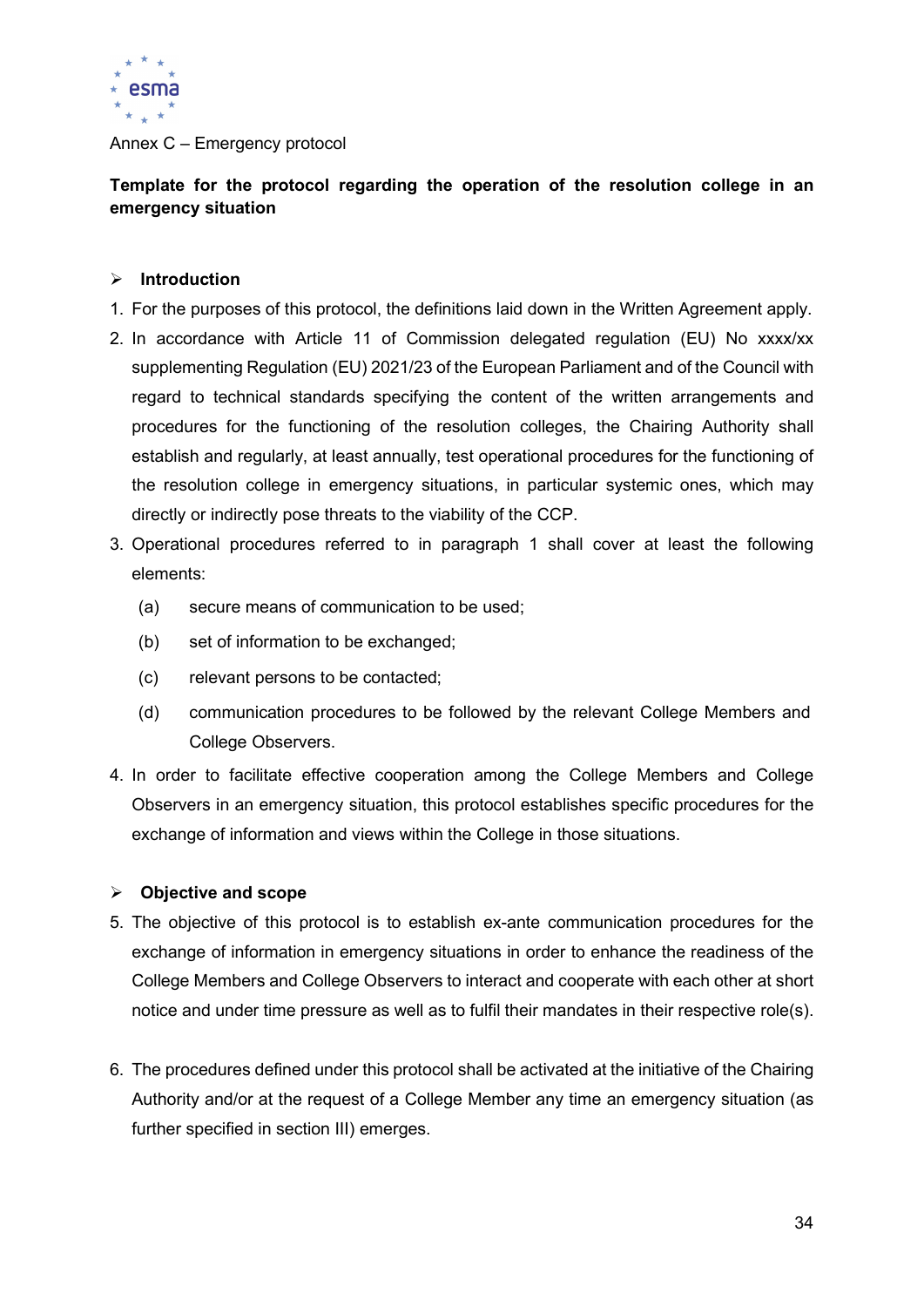

- 7. The Chairing Authority coordinates the emergency management activities of the College, taking into account the views of other College Members with regard to the management of such emergency situations.
- 8. The procedures defined under this protocol shall prevail over the ones laid down in the protocol for supervisory colleges where both protocols are applicable. The Chairing Authority should endeavour to communicate with the chairing authority of the supervisory college on the actions they are intending to take during an emergency situation.

#### $\triangleright$  Emergency situations

- 9. An emergency situation would emerge anytime a major or systemic disruption to the functioning of the CCP or to the functioning of an entity of its group may directly or indirectly pose threats to the CCP's viability, including recovery and resolution events.
- 10. For instance, an emergency situation could arise as an effect of one of the following events (financial or operational):
	- a) the default of one or more clearing members;
	- b) a major operational disruption of the CCP's clearing system that cannot be restored within the time predicted in the business continuity plan/disaster recovery plan which may significantly affect the markets served by the CCP;
	- c) an erroneous implementation of the CCPs' investment policy, which may result in significant losses for the CCP;
	- d) the default or significant technical problems of an interoperable CCP;
	- e) developments in the financial markets which might have a significant adverse effect on market liquidity, the transmission of monetary policy, the smooth operation of payment systems or on financial stability;
	- f) the default or technical problems of related market infrastructures (e.g. linked CSDs), which may significantly affect the operations of the CCP;
	- g) the activation of recovery and resolution measures;
- 11. Under the scenario of a default of a clearing member, two different sub-scenarios could be envisaged:
	- a) the default is declared by the CCP under its rules because the clearing member is no longer able to comply with its participation requirements,  $e.g.$  it fails to deliver on a margin call;
	- b) the default is declared by external sources other than the CCP, including the defaulting member.
- 12. Where the CCP intends to declare the default of a clearing member which is no longer able to comply with its participation requirements and this default does not qualify as an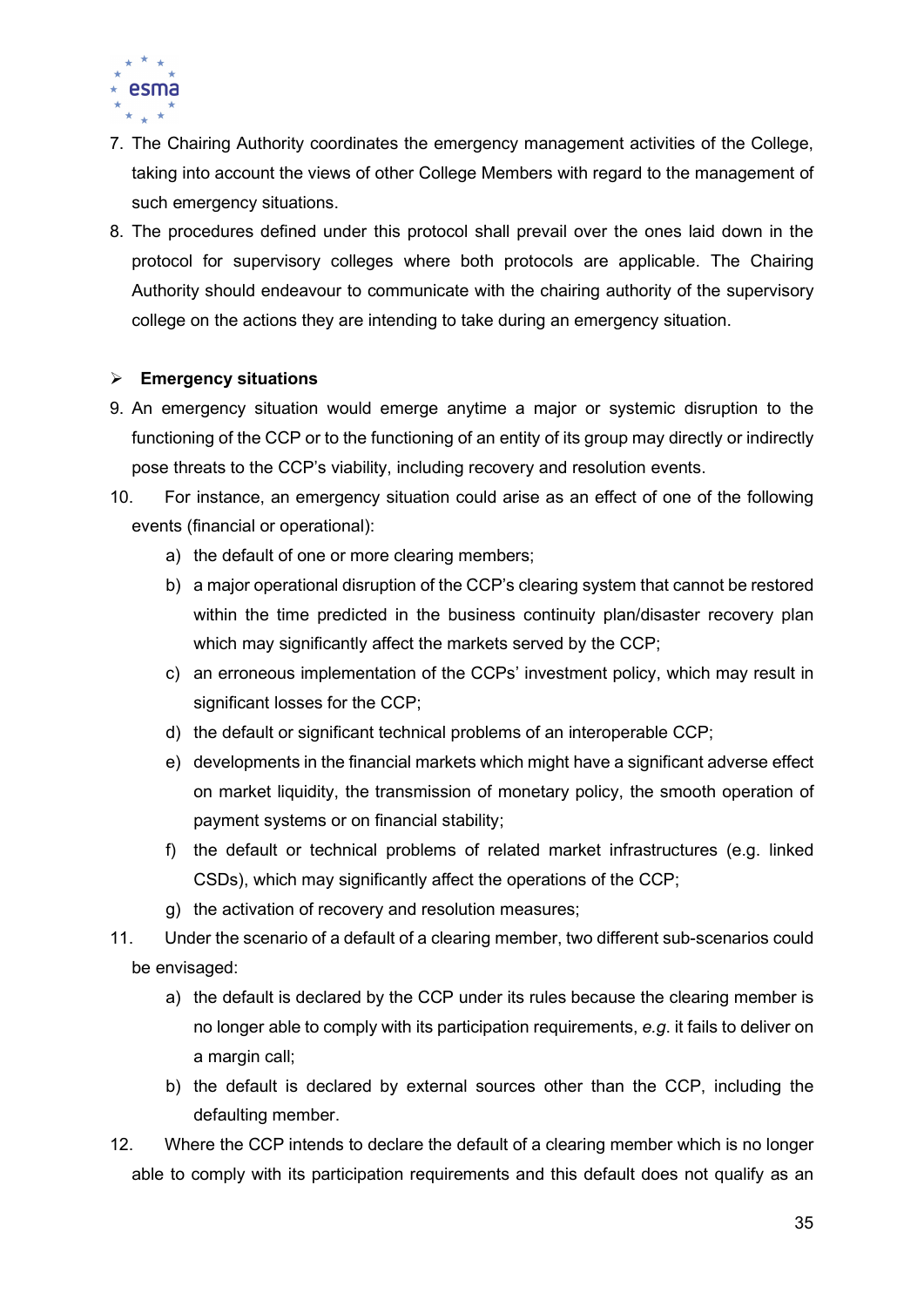

emergency situation (e.g. because the default is deemed to have an insignificant impact on the resilience of the CCP or market liquidity/stability), the Chairing Authority should notify the competent authority in charge of the supervision of that clearing member and ESMA of such intention by the CCP in accordance with Article 24 of EMIR, without prejudice to any formal notifications pursuant to the Settlement Finality Directive in cases of insolvency<sup>9</sup>.

## $\triangleright$  Mechanism for the exchange of information

- 13. In order to act as an early warning system, information sharing should commence without undue delay once an emergency situation is detected. Accordingly, as soon as the Chairing Authority or a College Member or College Observer has reasons to believe that an emergency situation has emerged or could occur, it should promptly notify the other College Members and College Observers in accordance with the procedures described below.
- 14. The information sharing mechanism should envisage the following steps:
	- a) As soon as a College Member or College Observer is aware of a current or potential emergency situation<sup>10</sup> (hereinafter the 'notifying authority'), it should immediately notify by e-mail the whole College using the emergency distribution list resulting from the list of contact details in Appendix 1, as regularly updated by the Chairing Authority;
	- b) The Chairing Authority should determine, in consultation with the notifying authority, as soon as practicable whether the situation requires further attention or possible coordinated actions;
	- c) Where the situation requires further attention or co-ordinated action, the Chairing Authority should set-up without undue delay a conference call among the resolution college, at the latest by the end of the next calendar day following the notification of an emergency situation;
	- d) Where the situation requires particular urgency, the notifying authority may directly setup a conference call among the College Members and College Observers. In any case, it shall endeavour to inform the Chairing Authority as soon as possible.

### $\circ$  Type of information to be exchanged

15. This section lists the information that should be exchanged with the College in emergency situations without undue delay.

<sup>9</sup> http://www.esma.europa.eu/system/files/designated\_authority\_to\_notify\_opening\_of\_insolvency\_proceedings.pdf

<sup>&</sup>lt;sup>10</sup> If the current or potential emergency situation will result from measures taken or planned by a national competent authority, i.e. the commencement of insolvency proceedings relating to a clearing member, or revoking of a license of a clearing member. That national competent authority should notify the College as soon as it reaches such a decision, and sufficiently prior to publication of such a decision to enable the Chairing Authority to reach the decision under point c. of this paragraph,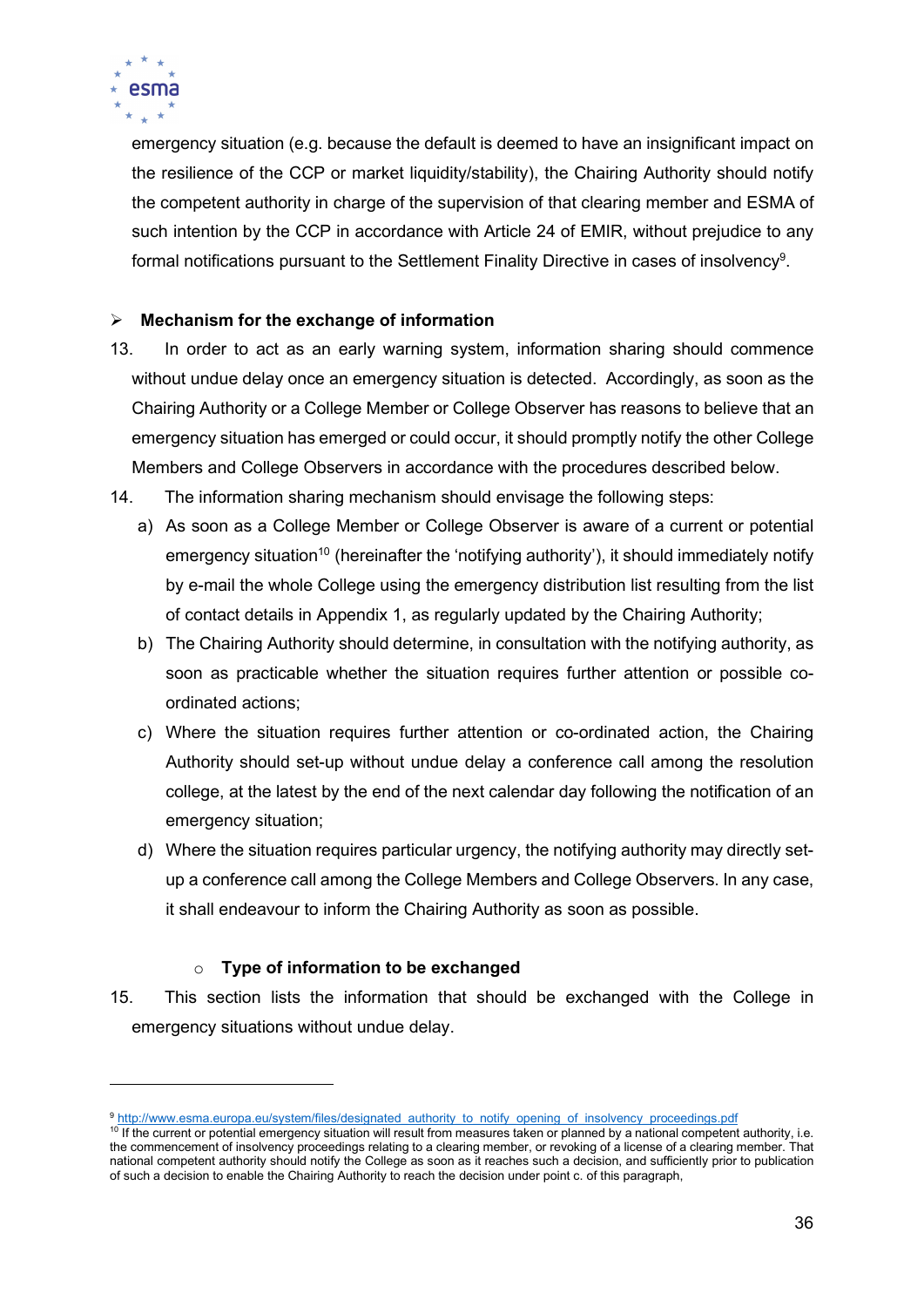

- 16. The following non-exhaustive set of information should be made available to the College Members and College Observers, where relevant and available:
	- a) the reason, source and type of emergency situation;
	- b) the CCP services and activities affected by the emergency situation and an indication of the impact that this will have on the overall performance;
	- c) a consolidated list of clearing members to facilitate the immediate detection of the possible cross-border effects of the emergency situation;
	- d) identification of market infrastructures and market participants affected (full name of legal entities, BIC and LEI codes if available);
	- e) the available alternatives to solve the problem within a reasonable time and at a reasonable cost;
	- f) the measures taken or planned to be taken by the CCP, the Chairing Authority or any other relevant authority in order to solve/address the emergency situation, including the identification of who is in charge of the different measures, any relevant priority order between them, and the expected timing of their implementation;
	- g) a comparison of the total value and the volume of transactions and of the turnover and open interests in the current emergency situation versus normal times (average of the previous 12 months);
	- h) identification of the College Members and College Observers directly or indirectly affected by the emergency situations;
	- i) the identification of any time critical transactions affected;
	- j) the open positions that may need to be liquidated, including: 1) the amount, 2) the type of financial instruments, 3) the estimated timing for liquidation, 4) possible consequences of liquidation for the relevant market; 5) any possible difficulty envisaged in liquidating certain positions;
	- k) the amount, quality and value of the collateral at the CCP's disposal to cover the relevant positions to be liquidated and any possible difficulty in realising the collateral;
	- l) a simulation of the waterfall resources to be activated and used to cover the loss, any corresponding liquidity issue and the steps and schedule to "re-create" them.
	- m) the identification of CCPs to whom the positions of the affected clearing members could be transferred;
	- n) the identification of the necessary steps to be taken to ensure a transfer of positions and collateral from one CCP to another;
	- o) the possible consequences of unwinding the open positions;
	- p) the list of the possible other clearing members willing to take clients' positions (if any) of a defaulting clearing member;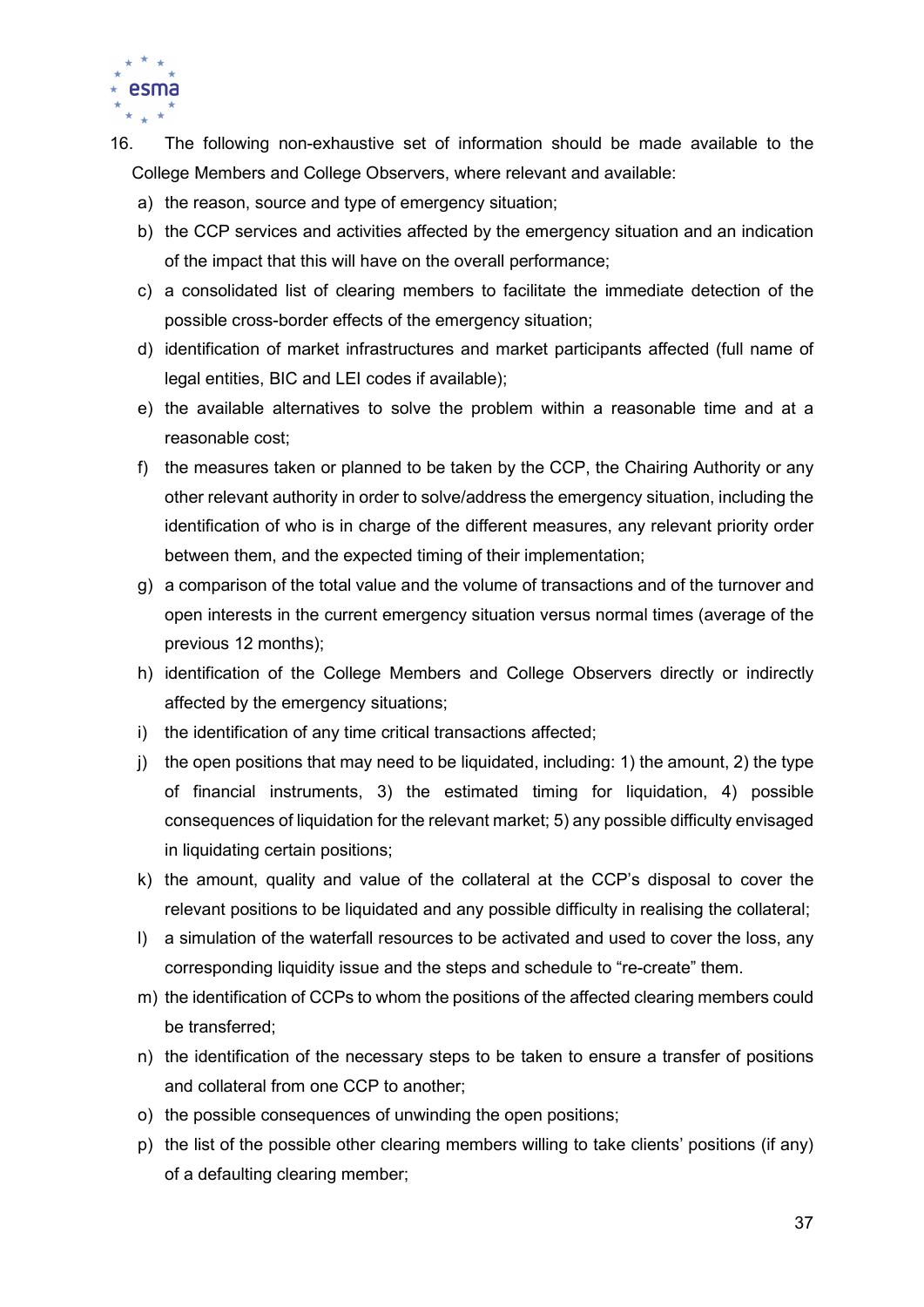

- q) whether an official SFD notification has been sent (in case of default);
- r) whether the disruption affects any interoperable CCP or whether the interoperable CCPs could act as a back-up system during the disruption.
- 17. Not all the information listed above might be available when the emergency is detected. Any available information shall be attached to the notification of the emergency situation to the resolution college, without prejudice to the timeliness of the notification. Any other relevant information shall be shared, by the Chairing Authority, by the relevant College Member or College Observer, or by any other relevant authority, as soon as available and, where possible, in advance of any conference call of the College.

Based on the information collected, the Chairing Authority shall submit to the College as soon as possible an impact analysis of the emergency situation, preferably in advance of a scheduled conference call. The impact analysis shall assess the financial and liquidity resilience of the CCP, review its compliance with EMIR provisions on financial resources and capital requirements, assess whether any breach of EMIR has occurred, and consider whether recovery or resolution measures are needed.

#### o Communication procedures

- 18. In accordance with Article 6(14) of the Written Agreement, the transmission of information among College Members and College Observers, as well as with the Chairing Authority, will be done by secure means of communication.
- 19. Communication by e-mail: College Members, including the Chairing Authority, and College Observers shall follow the usual method adopted by the College to exchange e-mails. The Chairing Authority shall maintain a distribution list to be used in emergency based on the list of emergency contacts in Appendix 1.
- 20. Conference call: The conference call shall be announced where possible with a notice of at least 1 hour by e-mail and SMS using the College Members and College Observers' contact details in Appendix 1. The message announcing the call shall include the dial-in number and access code, with the instruction how to join the conference call.
- 21. In every situation the chairing authority should assess if other authorities that are not part of the College should be involved in the exchange of information.

### $\triangleright$  Confidentiality

22. The use and transfer of information exchanged under this protocol is subject to the confidentiality rules established in the Written Agreement in accordance with the relevant articles in CCPRRR.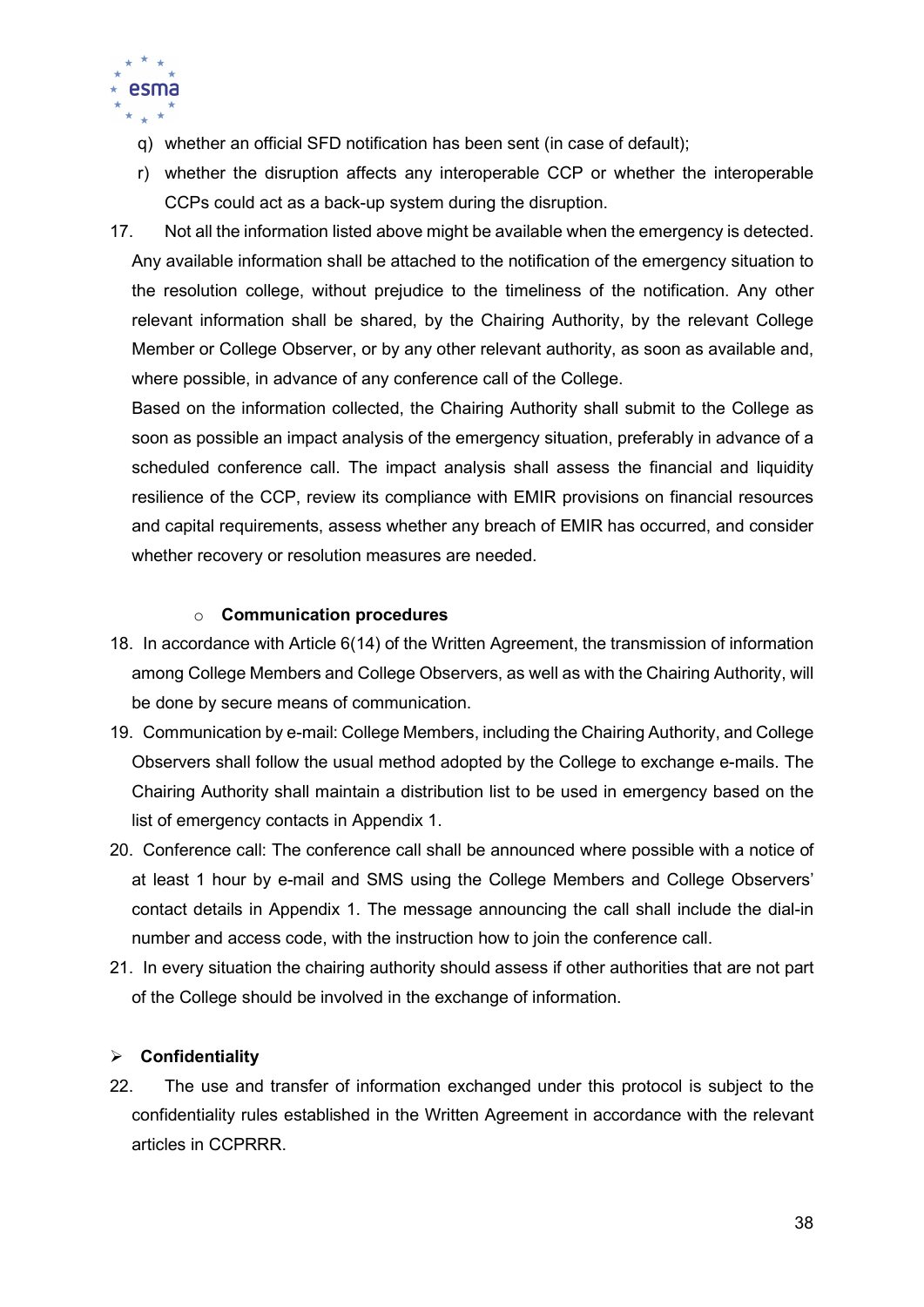

23. All parties involved in the exchange of information in an emergency situation shall be mindful of the sensitivity of this information, namely with respect to the default of a clearing member, and observe any advice for further transmission indicated by the information provider, in accordance with the relevant provisions in the Written Agreement and relevant articles in CCPRRR and related RTS.

### $\triangleright$  Testing of the protocol

- 24. The College shall, through conducting simulation exercises, verify that the communication procedures outlined in this protocol are effective and that College Members and College Observers know the procedures involved in an emergency situation.
- 25. The Chairing Authority shall organise and conduct on an annual basis a simulation of the emergency procedure, with and without pre-warning, during and outside regular working hours. These shall include the test of:
	- a. the communication by e-mail and/or SMS to check the reachability of emergency contacts and their responsiveness: the Chairing Authority shall provide a report showing the time taken by each emergency contact to confirm reception of the trial email.
	- b. the secured means of communication chosen by each College Member and College Observer: the Chairing Authority shall provide a report indicating whether every Participant was able to access and use the chosen means of communication in a timely manner.
	- c. the conference call, to check if the emergency contacts can be reached and their availability to join the teleconference at short notice: the Chairing Authority shall provide a report showing how many emergency contacts did and did not join the conference call on time.
	- d. the simulation of the actions to be taken and information to be exchanged in an emergency situation.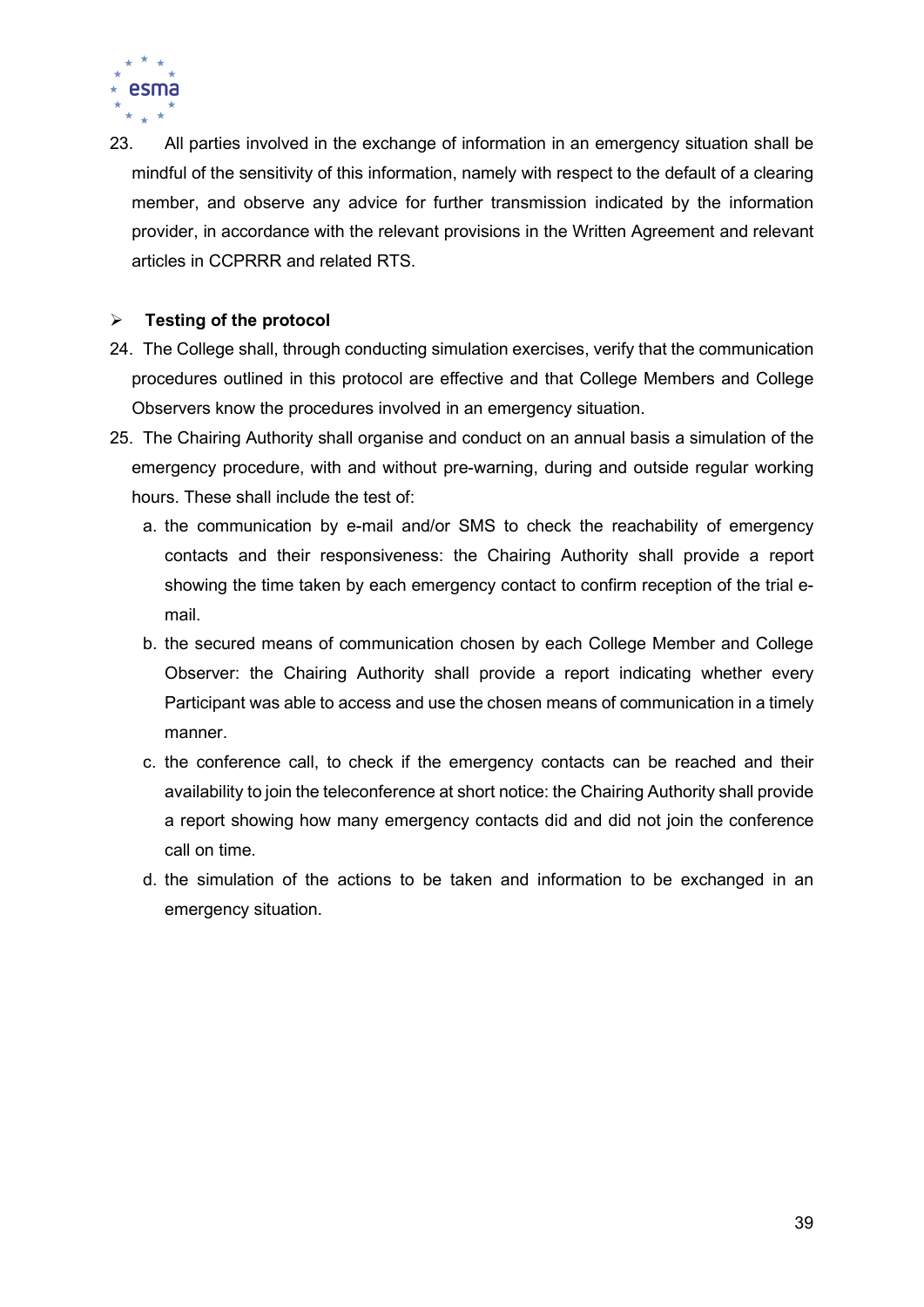

### APPENDIX 1

### Emergency Contact List of the [CCP name] resolution college

The Chairing Authority shall maintain a list with the names and direct contacts (direct telephone number, mobile number and e-mail) of all the representatives of the College Members and College Observers. College Members and College Observers may also indicate additional members to be included in the communication procedures in emergency situations.

The list of contact details shall be updated regularly. The Chairing Authority shall maintain a distribution list to be used in emergency based on the list of the below emergency contacts.

[Add table template]

Distribution list for communication by e-mail in emergency situation:

To: …

Cc: …